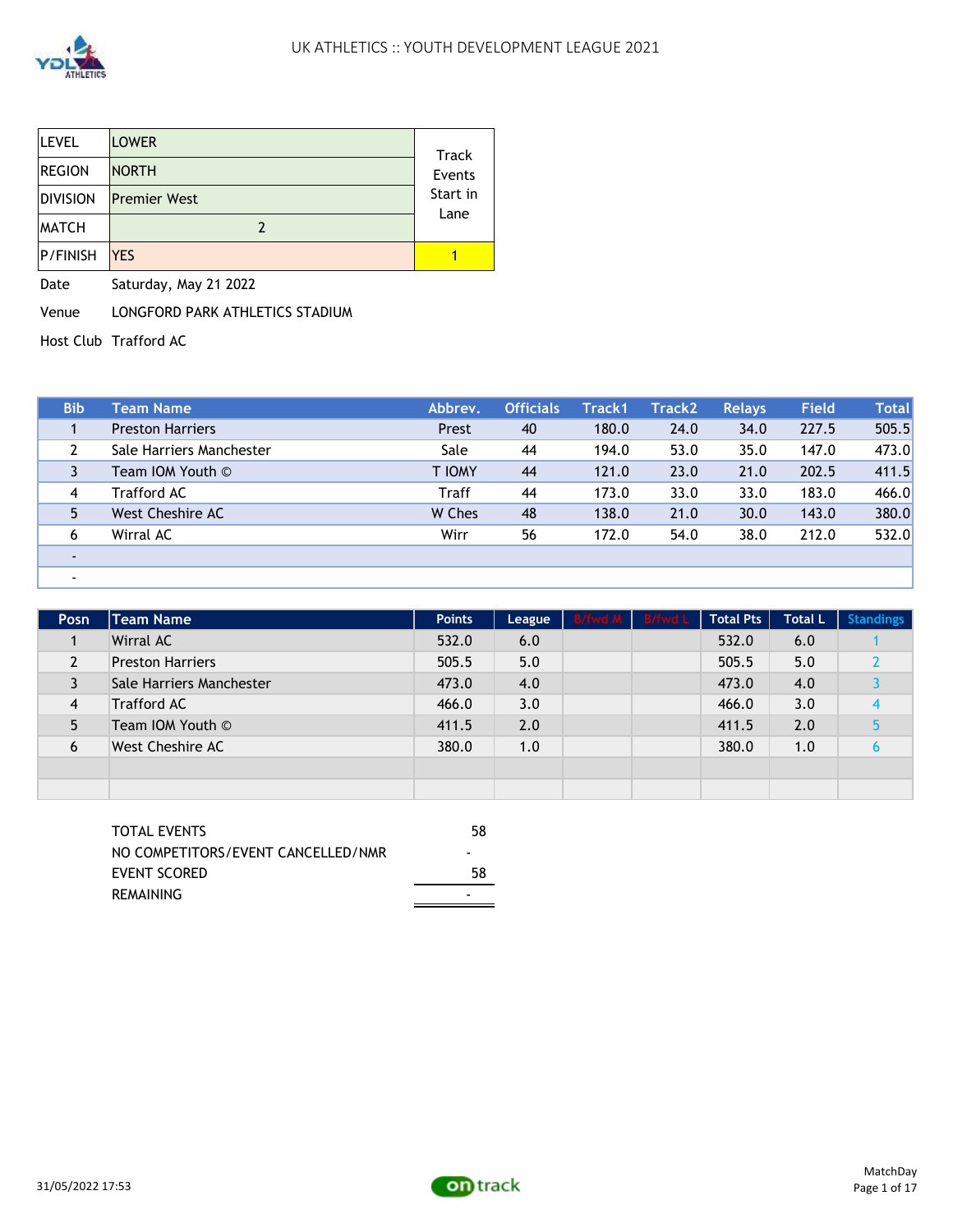

|              |                | 100m U15 Boys A       | Wind   | $-1.2$ |                         | 100m U15 Boys B                      | Wind   | $-0.1$ |                |
|--------------|----------------|-----------------------|--------|--------|-------------------------|--------------------------------------|--------|--------|----------------|
|              |                | Posn No. Athlete      | Club   | Perf   | AAA                     | No. Athlete<br>Posn                  | Club   | Perf   | AAA            |
| $\mathbf{1}$ | $\mathbf{1}$   | <b>Isaac ALLEN</b>    | Prest  | 12.26  | $\overline{4}$          | $\mathbf{1}$<br>11 Thomas KELSALL    | Prest  | 12.39  | 4              |
| 2            | $\mathbf{2}$   | <b>Alfie DICKS</b>    | Sale   | 12.27  | 4                       | 2<br>22 Jefferson ADENUGA            | Sale   | 12.56  |                |
| 3            | $\overline{4}$ | <b>Lucas BALL</b>     | Traff  | 12.52  |                         | 3<br>44 Kenta BRANNON                | Traff  | 12.67  |                |
| 4            | 5              | Theo SHEPHERD         | W Ches | 12.60  |                         | 4<br>33 Tristen WELCH                | T IOMY | 12.96  |                |
| 5            | 3              | Fynn BRADLEY          | T IOMY | 13.18  |                         | 5<br>66 Finlay COAKLEY-HARDING       | Wirr   | 14.35  |                |
| 6            | 6              | Joshua STIRLING       | Wirr   | 13.81  |                         | 6                                    |        |        |                |
| 7            |                |                       |        |        |                         | 7                                    |        |        |                |
| 8            |                |                       |        |        |                         | 8                                    |        |        |                |
|              |                | 100m NS U15 Boys A    | Wind   | $-0.1$ |                         | 100m NS U15 Boys B                   | Wind   |        |                |
|              |                | Posn No. Athlete      | Club   | Perf   | <b>AAA</b>              | Posn No. Athlete                     | Club   | Perf   | AAA            |
| $\mathbf{1}$ |                | 22 Joshua BLACKBURN   | Sale   | 12.91  |                         | 1                                    |        |        |                |
| 2            | $\mathbf{2}$   | Max CUNNINGHAM        | Sale   | 13.03  |                         | $\overline{\mathbf{c}}$              |        |        |                |
| 3            | $\mathbf{1}$   | Logan CAMPBELL        | Prest  | 13.36  |                         | 3                                    |        |        |                |
| 4            |                | 44 Samuel CUFFE       | Traff  | 13.46  |                         | 4                                    |        |        |                |
| 5            | 4              | <b>Tselot ESHETE</b>  | Traff  | 13.67  |                         | 5                                    |        |        |                |
| 6            | 6              | Alex GODBY            | Wirr   | 14.31  |                         | 6                                    |        |        |                |
| 7            |                |                       |        |        |                         | 7                                    |        |        |                |
| 8            |                |                       |        |        |                         | 8                                    |        |        |                |
|              |                | 200m U15 Boys A       | Wind   | $-1.1$ |                         | 200m U15 Boys B                      | Wind   | $-0.7$ |                |
|              |                | Posn No. Athlete      | Club   | Perf   | AAA                     | Posn No. Athlete                     | Club   | Perf   | <b>AAA</b>     |
| 1            | 5              | Theo SHEPHERD         | W Ches | 24.99  | 4                       | $\mathbf{1}$<br>22 Jefferson ADENUGA | Sale   | 25.66  |                |
| 2            | 4              | Lucas BALL            | Traff  | 25.43  | 4                       | $\overline{2}$<br>11 Austin ALLEN    | Prest  | 26.12  |                |
| 3            | $\mathbf{1}$   | <b>Thomas KELSALL</b> | Prest  | 25.52  | 4                       | 3<br>44 Kenta BRANNON                | Traff  | 26.13  |                |
| 4            | $\overline{2}$ | James JACKSON         | Sale   | 26.14  |                         | 4<br>33 Tristen WELCH                | T IOMY | 26.94  |                |
| 5            | 6              | Joshua STIRLING       | Wirr   | 27.84  |                         | 5<br>66 Finley GREENHALGH            | Wirr   | 30.59  |                |
| 6            | 3              | Alan STOBART          | T IOMY | 29.03  |                         | 6                                    |        |        |                |
| 7            |                |                       |        |        |                         | 7                                    |        |        |                |
| 8            |                |                       |        |        |                         | 8                                    |        |        |                |
|              |                | 300m U15 Boys A       |        |        |                         | 300m U15 Boys B                      |        |        |                |
|              |                | Posn No. Athlete      | Club   | Perf   | AAA                     | Posn No. Athlete                     | Club   | Perf   | AAA            |
| 1            | $\overline{2}$ | James O'BRIEN         | Sale   | 40.16  | 3                       | 22 James JACKSON<br>$\mathbf{1}$     | Sale   | 41.99  | $\overline{4}$ |
| 2            | $\overline{4}$ | Jay HUTCHINSON        | Traff  | 41.46  | $\overline{4}$          | $\overline{2}$<br>44 Billy BURNS     | Traff  | 42.76  |                |
| 3            | 3              | <b>Ollie EYRES</b>    | T IOMY | 41.93  | $\overline{\mathbf{4}}$ | 3<br>33 Fynn BRADLEY                 | T IOMY | 43.17  |                |
| 4            | $\mathbf{1}$   | Adam LINK             | Prest  | 42.42  |                         | 4<br><b>Matthew LINK</b><br>11       | Prest  | 44.11  |                |
| 5            | 6              | Oberon KEARNEY        | Wirr   | 42.64  |                         | 5<br>66 Noel FORD                    | Wirr   | 44.16  |                |
| 6            | 5              | Daniel WALKER         | W Ches | 43.80  |                         | 6                                    |        |        |                |
| 7            |                |                       |        |        |                         | 7                                    |        |        |                |
| 8            |                |                       |        |        |                         | 8                                    |        |        |                |

**21/05/2022**

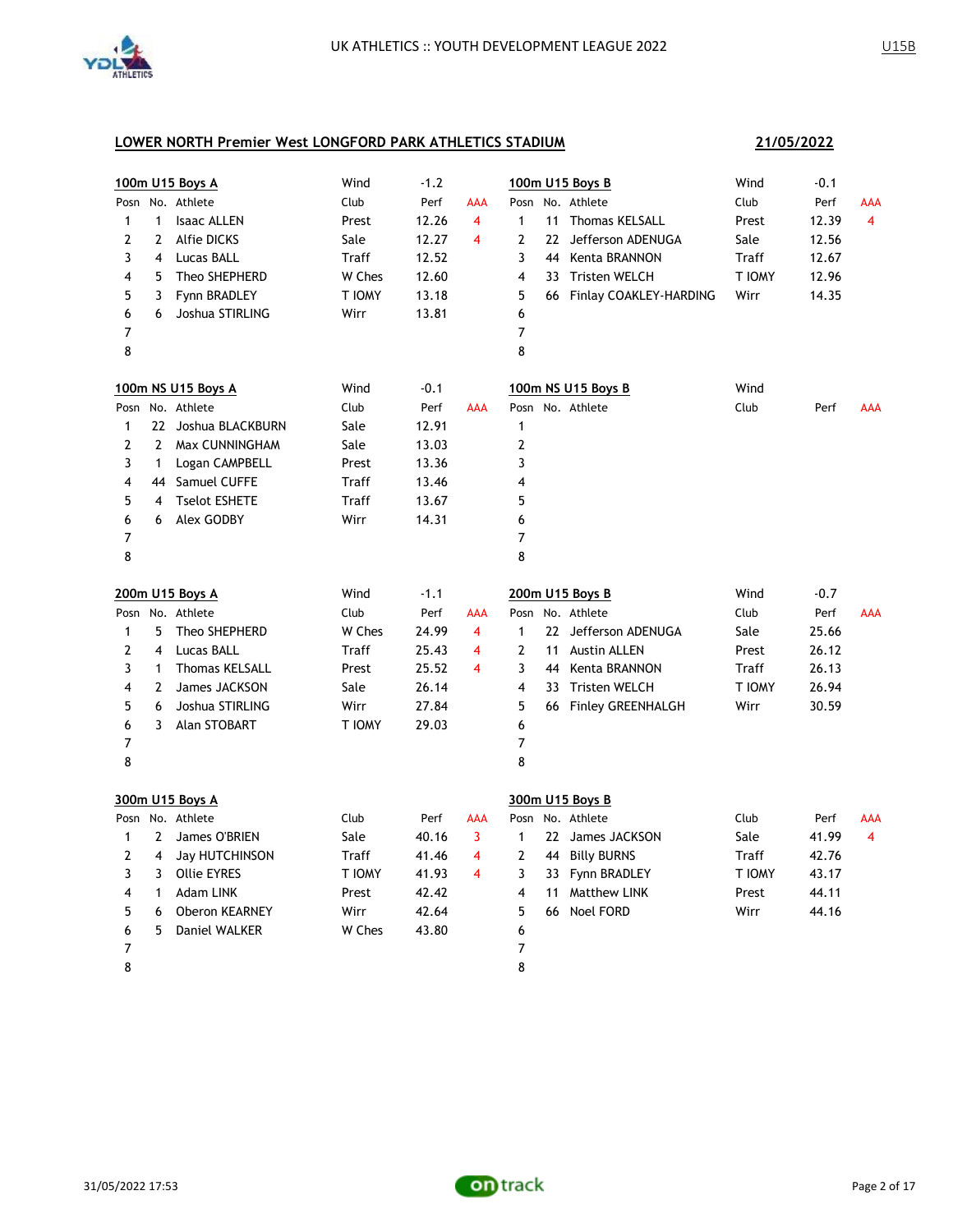

|              |                | 800m U15 Boys A         |        |            |                |                | 800m U15 Boys B          |        |          |              |
|--------------|----------------|-------------------------|--------|------------|----------------|----------------|--------------------------|--------|----------|--------------|
| Posn         |                | No. Athlete             | Club   | Perf       | AAA            | Posn           | No. Athlete              | Club   | Perf     | AAA          |
| 1            | 2              | James O'BRIEN           | Sale   | 02:07.44   | $\mathbf{1}$   | $\mathbf{1}$   | 11 Tom BATES             | Prest  | 02:21.19 |              |
| 2            | $\overline{4}$ | Jamie BARBER            | Traff  | 02:09.62   | $\overline{2}$ | 2              | 44 Reuben HARRISON-ADAMS | Traff  | 02:21.22 |              |
| 3            | $\mathbf{1}$   | Adam LINK               | Prest  | 02:19.41   |                | 3              | 66 Sam CLARKE            | Wirr   | 02:27.01 |              |
| 4            | 6              | Jac CHAPMAN             | Wirr   | 02:22.40   |                | 4              | 22 Jake ROYLE            | Sale   | 02:27.79 |              |
| 5            | 5              | Daniel WALKER           | W Ches | 02:27.17   |                | 5              |                          |        |          |              |
| 6            | 3              | Douglas QUAYLE          | T IOMY | 02:27.23   |                | 6              |                          |        |          |              |
| 7            |                |                         |        |            |                | 7              |                          |        |          |              |
| 8            |                |                         |        |            |                | 8              |                          |        |          |              |
|              |                | 800m NS U15 Boys A      |        |            |                |                | 800m NS U15 Boys B       |        |          |              |
|              |                | Posn No. Athlete        | Club   | Perf       | <b>AAA</b>     |                | Posn No. Athlete         | Club   | Perf     | <b>AAA</b>   |
| 1            | 6              | <b>Noel FORD</b>        | Wirr   | 02:22.10   |                | $\mathbf{1}$   |                          |        |          |              |
| 2            |                | 44 Archie GREENWOOD     | Traff  | 02:22.17   |                | $\overline{2}$ |                          |        |          |              |
| 3            | $\overline{4}$ | Samuel BARLOW           | Traff  | 02:26.48   |                | 3              |                          |        |          |              |
| 4            | $\overline{2}$ | Joshua ROGERS           | Sale   | 02:30.56   |                | 4              |                          |        |          |              |
| 5            |                | 22 Matthew CULLEN-BROWN | Sale   | 02:39.95   |                | 5              |                          |        |          |              |
| 6            |                | 66 Alex GODBY           | Wirr   | 02:44.30   |                | 6              |                          |        |          |              |
| 7            |                |                         |        |            |                | $\overline{7}$ |                          |        |          |              |
| 8            |                |                         |        |            |                | 8              |                          |        |          |              |
|              |                | 1500m U15 Boys A        |        |            |                |                | 1500m U15 Boys B         |        |          |              |
|              |                | Posn No. Athlete        | Club   | Perf       | <b>AAA</b>     |                | Posn No. Athlete         | Club   | Perf     | AAA          |
| $\mathbf{1}$ | 4              | <b>Evan GRIME</b>       | Traff  | 04:15.73   |                | $\mathbf{1}$   | 22 Alex FRASER           | Sale   | 04:36.73 | $\mathbf{1}$ |
| 2            | 6              | Oberon KEARNEY          | Wirr   | 04:33.33   |                | $\overline{2}$ | 66 Ben WILLIAMS          | Wirr   | 04:38.30 | $\mathbf{1}$ |
| 3            | 2              | Finlay GODDARD          | Sale   | 04:35.84   |                | 3              | 44 Tim YE                | Traff  | 04:38.52 | $\mathbf{1}$ |
| 4            | $\mathbf{1}$   | Gordon BALLANTYNE       | Prest  | 04:52.38   |                | 4              |                          |        |          |              |
| 5            | 3              | <b>Zachary HAND</b>     | T IOMY | 06:00.64   |                | 5              |                          |        |          |              |
| 6            |                |                         |        |            |                | 6              |                          |        |          |              |
| 7            |                |                         |        |            |                | 7              |                          |        |          |              |
| 8            |                |                         |        |            |                | 8              |                          |        |          |              |
|              |                | 80m Hurdles U15 Boys A  | Wind   | $-1.4$     |                |                | 80m Hurdles U15 Boys B   | Wind   | $-0.4$   |              |
|              |                | Posn No. Athlete        | Club   | Perf       | AAA            |                | Posn No. Athlete         | Club   | Perf     | AAA          |
| $\mathbf{1}$ | $\mathbf{1}$   | <b>Isaac ALLEN</b>      | Prest  | 13.20      | $\overline{4}$ | $\mathbf{1}$   | 44 Tselot ESHETE         | Traff  | 16.19    |              |
| 2            | 2              | Liam O'BRIEN            | Sale   | 13.58      |                | 2              | 66 Finley GREENHALGH     | Wirr   | 16.37    |              |
| 3            | 3              | <b>Ollie EYRES</b>      | T IOMY | 13.69      |                | 3              | 33 Rory TURNER           | T IOMY | 17.08    |              |
| 4            | 4              | <b>Jay HUTCHINSON</b>   | Traff  | 13.92      |                | 4              |                          |        |          |              |
| 5            | 6              | <b>Edward MOORE</b>     | Wirr   | <b>DNF</b> |                | 5              |                          |        |          |              |
| 6            |                |                         |        |            |                | 6              |                          |        |          |              |
| 7            |                |                         |        |            |                | 7              |                          |        |          |              |
| 8            |                |                         |        |            |                | 8              |                          |        |          |              |

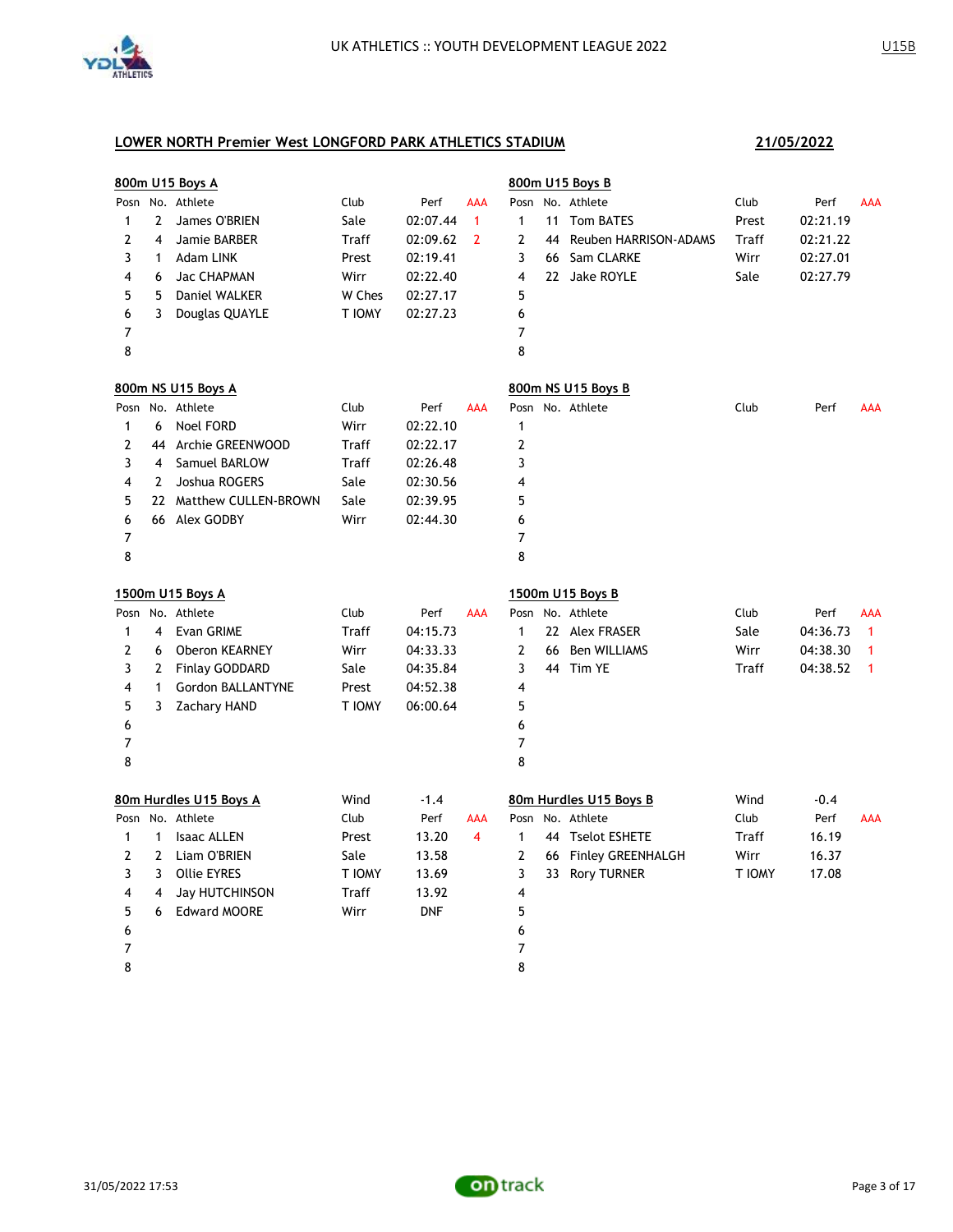

|      |    | Long Jump U15 Boys A |        |              |     |      |    | Long Jump U15 Boys B     |        |              |            |
|------|----|----------------------|--------|--------------|-----|------|----|--------------------------|--------|--------------|------------|
| Posn |    | Bib Athlete          | Club   | Perf         | AAA | Posn |    | Bib Athlete              | Club   | Perf         | <b>AAA</b> |
|      | 11 | Adam LINK            | Prest  | 4.690        |     | 1    | 1  | Logan CAMPBELL           | Prest  | 4.530        |            |
| 2    | 44 | Ezekiel ADDAE-KUNDA  | Traff  | 4.670        |     | 2    | 22 | Joshua DOYLE             | Sale   | 4.42 0.7     |            |
| 3    | 2  | Jefferson ADENUGA    | Sale   | 4.580        |     | 3    | 4  | Lucas BALL               | Traff  | 3.940        |            |
| 4    | 33 | <b>Tristen WELCH</b> | T IOMY | $4.22 - 0.4$ |     | 4    | 66 | Finlay COAKLEY-HARDING   | Wirr   | $3.72 - 0.3$ |            |
| 5    | 6  | Joshua STIRLING      | Wirr   | 4.060        |     | 5    | 3  | Alan STOBART             | T IOMY | 3.620        |            |
| 6    |    |                      |        |              |     | 6    |    |                          |        |              |            |
| 7    |    |                      |        |              |     | 7    |    |                          |        |              |            |
| 8    |    |                      |        |              |     | 8    |    |                          |        |              |            |
|      |    | High Jump U15 Boys A |        |              |     |      |    | High Jump U15 Boys B     |        |              |            |
| Posn |    | Bib Athlete          | Club   | Perf         | AAA | Posn |    | Bib Athlete              | Club   | Perf         | AAA        |
| 1    | 44 | Ezekiel ADDAE-KUNDA  | Traff  | 1.50         |     | 1    | 4  | Alexander EDEY           | Traff  | 1.45         |            |
| 2    | 3  | <b>Ollie EYRES</b>   | T IOMY | 1.50         |     | 2    | 11 | Aaron CONNELL            | Prest  | 1.35         |            |
| 3    | 2  | <b>Alfie DICKS</b>   | Sale   | 1.40         |     | 3    | 66 | <b>Finley GREENHALGH</b> | Wirr   | 1.30         |            |
| 4    | 6  | Alexander CALVERT    | Wirr   | 1.40         |     | 4    | 22 | Joshua BLACKBURN         | Sale   | 1.30         |            |
| 5.   | 1  | <b>Isaac ALLEN</b>   | Prest  | 1.40         |     |      |    |                          |        |              |            |

|    | Pole Vault U15 Boys A |        |      |     | Pole Vault U15 Boys B |     |                   |      |      |     |  |  |
|----|-----------------------|--------|------|-----|-----------------------|-----|-------------------|------|------|-----|--|--|
|    | Posn Bib Athlete      | Club   | Perf | AAA | Posn                  |     | Bib Athlete       | Club | Perf | AAA |  |  |
|    | 2 Panagis ZAPANTIS    | Sale   | 3.20 |     |                       |     | 22 Calum PARK     | Sale | 3.00 |     |  |  |
| -6 | Edward MOORE          | Wirr   | 2.20 |     |                       | 66. | Alexander CALVERT | Wirr | 2.00 |     |  |  |
|    | 3 3 Rory TURNER       | ' IOMY |      |     |                       |     |                   |      |      |     |  |  |

|      |    | Shot U15 Boys A      |        |       |     | Shot U15 Boys B |    |                  |       |      |     |
|------|----|----------------------|--------|-------|-----|-----------------|----|------------------|-------|------|-----|
| Posn |    | Bib Athlete          | Club   | Perf  | AAA |                 |    | Posn Bib Athlete | Club  | Perf | AAA |
|      |    | <b>Ben ROBERTS</b>   | Prest  | 10.06 |     |                 | 11 | Austin ALLEN     | Prest | 8.11 |     |
| 2    | 6  | <b>Thomas MILLER</b> | Wirr   | 8.28  |     |                 | 4  | Louis ARNOLD     | Traff | 7.38 |     |
|      | 44 | Ezekiel ADDAE-KUNDA  | Traff  | 7.75  |     | 3               |    | James JACKSON    | Sale  | 6.34 |     |
| 4    | 3  | Fynn BRADLEY         | T IOMY | 7.57  |     | 4               | 66 | Oberon KEARNEY   | Wirr  | 6.16 |     |
| 5.   | 22 | Alfie DICKS          | Sale   | 7.30  |     | 5               |    |                  |       |      |     |
| 6    | 5. | James RAWSON         | W Ches | 5.41  |     | 6               |    |                  |       |      |     |
|      |    |                      |        |       |     |                 |    |                  |       |      |     |
| 8    |    |                      |        |       |     | 8               |    |                  |       |      |     |
|      |    |                      |        |       |     |                 |    |                  |       |      |     |

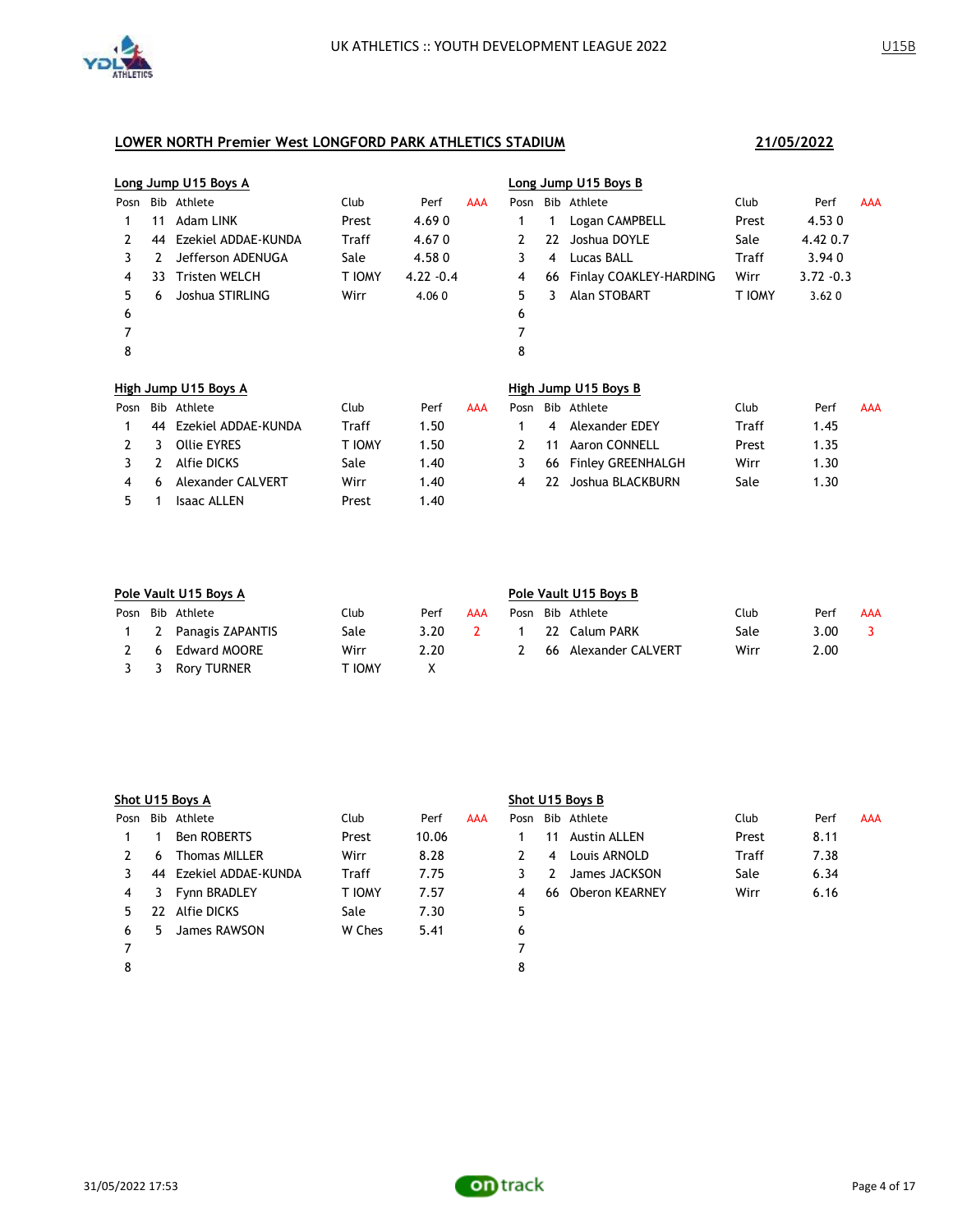

|      |    | Discus U15 Boys A     |        |       |            |      |    | Discus U15 Boys B    |        |       |            |
|------|----|-----------------------|--------|-------|------------|------|----|----------------------|--------|-------|------------|
| Posn |    | Bib Athlete           | Club   | Perf  | <b>AAA</b> | Posn |    | Bib Athlete          | Club   | Perf  | <b>AAA</b> |
| 1    | 1  | Ben ROBERTS           | Prest  | 28.51 | 4          | 1    | 11 | Jackson BAINBRIDGE   | Prest  | 18.27 |            |
| 2    | 4  | Louis ARNOLD          | Traff  | 19.18 |            | 2    | 33 | Douglas QUAYLE       | T IOMY | 14.00 |            |
| 3    | 3  | <b>Zachary HAND</b>   | T IOMY | 17.72 |            | 3    | 44 | <b>Tselot ESHETE</b> | Traff  | 13.96 |            |
| 4    | 66 | <b>Alfie PARSLEY</b>  | Wirr   | 16.81 |            | 4    | 22 | Joshua BLACKBURN     | Sale   | 11.36 |            |
| 5    | 2  | Max CUNNINGHAM        | Sale   | 16.51 |            | 5    | 55 | <b>Daniel WALKER</b> | W Ches | 8.45  |            |
| 6    | 5  | James RAWSON          | W Ches | 14.88 |            | 6    | 6  | <b>Thomas MILLER</b> | Wirr   | x     |            |
| 7    |    |                       |        |       |            | 7    |    |                      |        |       |            |
| 8    |    |                       |        |       |            | 8    |    |                      |        |       |            |
|      |    | Hammer U15 Boys A     |        |       |            |      |    | Hammer U15 Boys B    |        |       |            |
| Posn |    | Bib Athlete           | Club   | Perf  | <b>AAA</b> | Posn |    | Bib Athlete          | Club   | Perf  | <b>AAA</b> |
| 1    | 11 | <b>Ben ROBERTS</b>    | Prest  | 23.74 |            | 1    | 1  | Jackson BAINBRIDGE   | Prest  | 19.88 |            |
| 2    | 6  | <b>Thomas MILLER</b>  | Wirr   | 18.25 |            | 2    | 44 | Louis ARNOLD         | Traff  | 15.58 |            |
| 3    | 4  | <b>Jay HUTCHINSON</b> | Traff  | 15.82 |            | 3    |    |                      |        |       |            |
| 4    | 3  | <b>Rory TURNER</b>    | T IOMY | 10.45 |            | 4    |    |                      |        |       |            |
| 5    |    |                       |        |       |            | 5    |    |                      |        |       |            |
| 6    |    |                       |        |       |            | 6    |    |                      |        |       |            |
| 7    |    |                       |        |       |            | 7    |    |                      |        |       |            |
| 8    |    |                       |        |       |            | 8    |    |                      |        |       |            |
|      |    | Javelin U15 Boys A    |        |       |            |      |    | Javelin U15 Boys B   |        |       |            |
| Posn |    | Bib Athlete           | Club   | Perf  | AAA        | Posn |    | Bib Athlete          | Club   | Perf  | <b>AAA</b> |
| 1    | 6  | <b>Edward MOORE</b>   | Wirr   | 34.03 | 4          | 1    |    | 66 Alfie PARSLEY     | Wirr   | 27.07 |            |
| 2    | 5  | James RAWSON          | W Ches | 27.87 |            | 2    | 11 | Logan CAMPBELL       | Prest  | 24.34 |            |
| 3    | 1  | <b>Austin ALLEN</b>   | Prest  | 25.42 |            | 3    | 44 | Archie GREENWOOD     | Traff  | 13.44 |            |
| 4    | 3  | Douglas QUAYLE        | T IOMY | 20.30 |            | 4    | 33 | Alan STOBART         | T IOMY | 9.41  |            |
| 5    | 4  | <b>Florent ZEMPTE</b> | Traff  | 17.58 |            | 5    | 22 | Joshua ROGERS        | Sale   | 8.86  |            |
| 6    | 2  | Joshua DOYLE          | Sale   | 13.86 |            | 6    |    |                      |        |       |            |
| 7    |    |                       |        |       |            | 7    |    |                      |        |       |            |
| 8    |    |                       |        |       |            | 8    |    |                      |        |       |            |
|      |    |                       |        |       |            |      |    |                      |        |       |            |

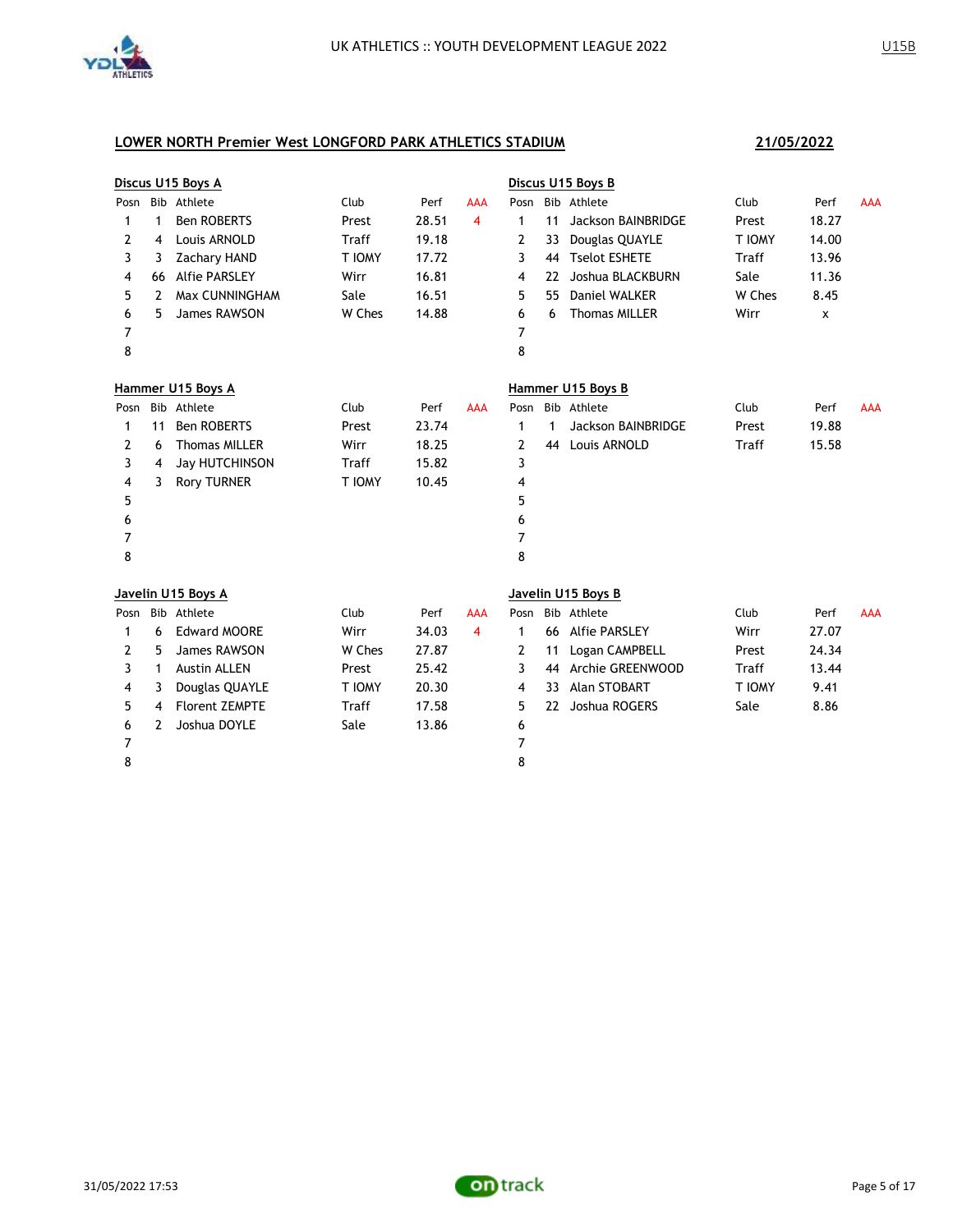

### **4 x 100m U15 Boys A**

|   |                           | Posn No. Runners                                                         | Club   | Perf  |
|---|---------------------------|--------------------------------------------------------------------------|--------|-------|
|   | <sup>2</sup>              | Alfie DICKS, James JACKSON, Max CUNNINGHAM, Jefferson ADENUGA            | Sale   | 49.03 |
|   |                           | Logan CAMPBELL, Isaac ALLEN, Austin ALLEN, Thomas KELSALL                | Prest  | 49.84 |
|   | 4                         | Ezekiel ADDAE-KUNDA, Samuel CUFFE, Kenta BRANNON, Lucas BALL             | Traff  | 49.85 |
| 4 | $\overline{\phantom{a}3}$ | Ollie EYRES, Fynn BRADLEY, Douglas QUAYLE, Tristen WELCH                 | T IOMY | 52.39 |
|   | -6                        | Finlay COAKLEY-HARDING, Edward MOORE, Finley GREENHALGH, Joshua STIRLING | Wirr   | 53.81 |
|   |                           |                                                                          |        |       |

- 
- 

### **4 x 300m U15 Boys A**

|     | Posn No. Runners                                           | Club  | Perf     |
|-----|------------------------------------------------------------|-------|----------|
|     | 2 Liam O'BRIEN, James O'BRIEN, Alex FRASER, Finlay GODDARD | Sale  | 02:50.96 |
|     | 2 4 Billy BURNS, Louis ARNOLD, Jamie BARBER, Evan GRIME    | Traff | 02:52.45 |
|     | Adam LINK, Thomas KELSALL, Gordon BALLANTYNE, Matthew LINK | Prest | 02:55.44 |
| 4 6 | Ben WILLIAMS, Sam CLARKE, Jac CHAPMAN, Oberon KEARNEY      | Wirr  | 03:06.73 |

- 
- 
- 
- 

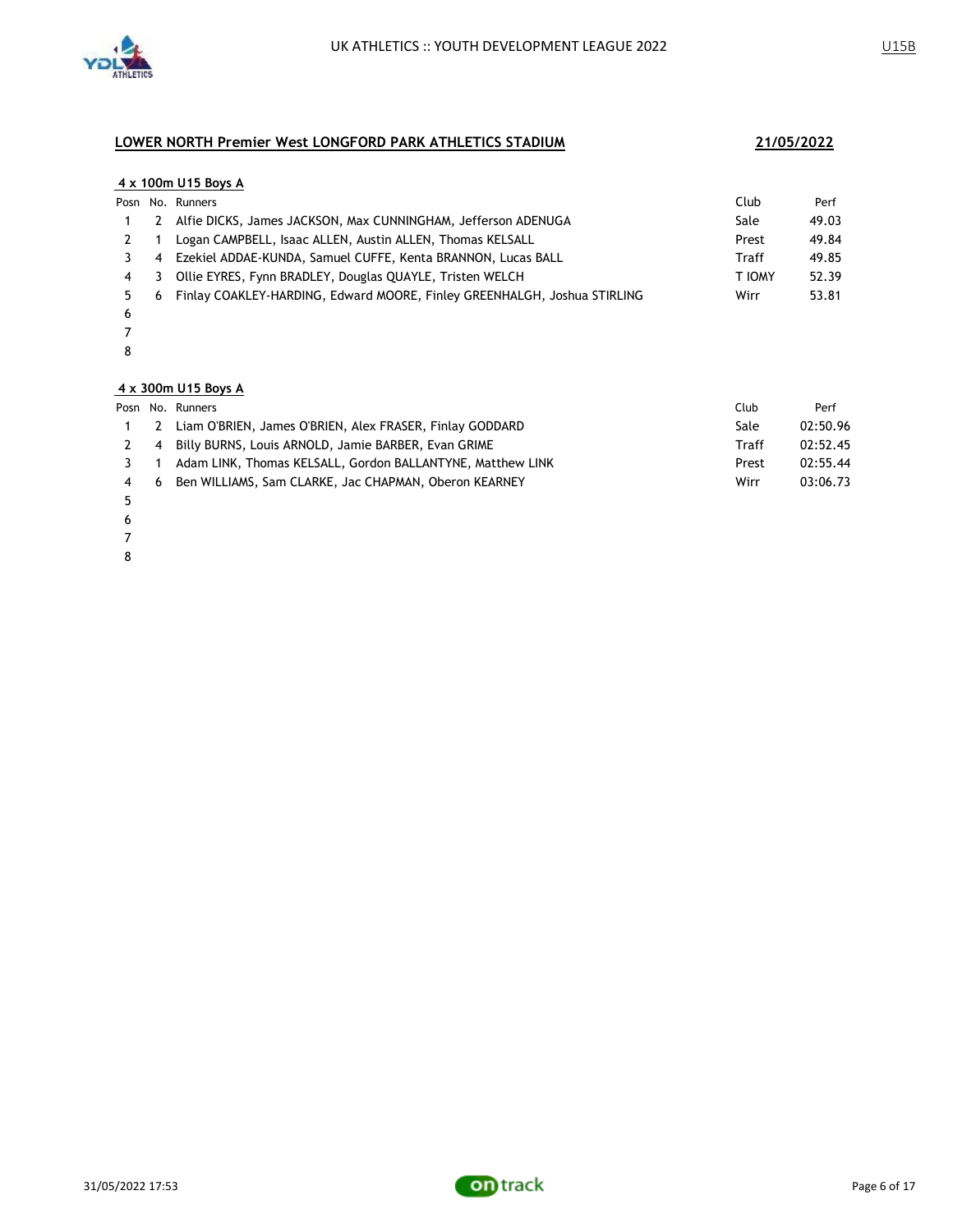

# **100m U15 Girls A** Wind -1.7 **100m U15 Girls B** Wind -0.3 Posn No. Athlete Club Perf AAA Posn No. Athlete Club Perf AAA 1 5 Emily OWEN W Ches 12.63 1 1 55 Holly BOSWORTH W Ches 13.23 4 2 2 Niamh RIDLER 5ale 13.22 4 2 22 Hannah OWOSENI 5ale 13.53 3 6 Amelie BODIE Wirr 13.25 4 3 44 Sienna-jade PARK Traff 13.66 4 4 Tiffany NNAMDI-ORDUH Traff 13.27 4 4 11 Olivia RANKIN Prest 13.97 5 1 Millie TURNER Prest 13.49 4 5 66 Charlotte HOWE Wirr 13.99 6 3 Andrea ECOLANGO T IOMY 13.94 6 33 Hannah KERRUISH T IOMY 14.49 7 7 8 8 **100m NS U15 Girls A** Wind 0.9 **100m NS U15 Girls B** Wind Posn No. Athlete **Club** Club Perf AAA Posn No. Athlete Club Perf AAA 1 5 Macey JONES W Ches 13.27 4 1 2 66 Imogen WILSON Wirr 13.37 2 3 11 Annabel CUTTING Prest 13.67 3 4 4 Sorcia KAJUE Traff 13.82 4 5 1 Lucie DUCKETT Prest 13.83 5 6 55 Teresa ARVIDSSON W Ches 14.05 6 7 7 8 8 **200m U15 Girls A** Wind -1.2 **200m U15 Girls B** Wind +0.2 Posn No. Athlete Club Perf AAA Posn No. Athlete Club Perf AAA 1 5 Emily OWEN W Ches 26.08 1 1 66 Amelie BODIE Wirr 27.48 4 2 4 Ophelia JONES Traff 26.23 1 2 55 Macy BRETT W Ches 27.79 4 3 6 Ella BIBBY Wirr 26.53 2 3 44 Grace AIMIUWU Traff 28.27 4 2 Niamh RIDLER Sale 27.62 4 4 33 Andrea ECOLANGO T IOMY 28.84 5 1 Olivia RANKIN Prest 28.84 5 11 Lucie DUCKETT Prest 28.93 6 3 Lucy ORMSBY T IOMY 28.84 6 22 Hannah OWOSENI Sale 29.33 7 7 8 8 **300m U15 Girls A 300m U15 Girls B** Posn No. Athlete Club Perf AAA Posn No. Athlete Club Perf AAA 1 6 Ella BIBBY Wirr 41.95 1 1 66 Emily GREEN Wirr 43.76 3 2 5 Sophie HASLAM W Ches 42.82 2 2 11 Thia GRICE Prest 44.30 3 3 1 Ava JONES Prest 42.83 2 3 44 Tiffany NNAMDI-ORDUH Traff 44.92 4 4 4 Jasmine WRIGHT Traff 46.13 4 22 Madison HOLT 5ale 45.99 5 2 Madeline GILLAM Sale 46.59 5 33 Anwyn DAVIES T IOMY 46.30 6 3 Lucy ORMSBY T IOMY 48.26 6 55 Ruby PHILLIPS W Ches 46.47 7 7

8 8

**21/05/2022**

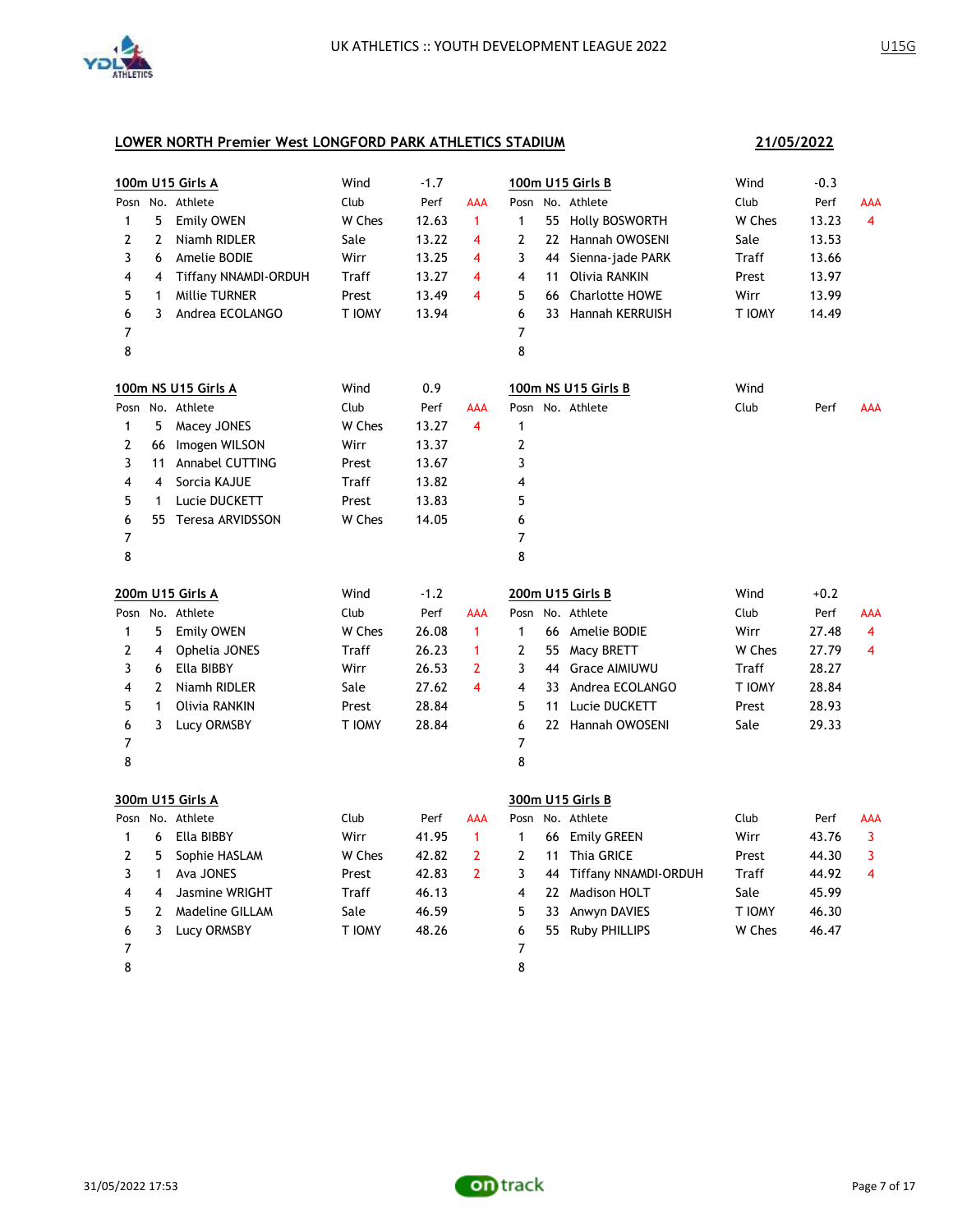

|                |                | 800m U15 Girls A        |        |          |              |                |    | 800m U15 Girls B        |        |          |              |
|----------------|----------------|-------------------------|--------|----------|--------------|----------------|----|-------------------------|--------|----------|--------------|
|                |                | Posn No. Athlete        | Club   | Perf     | AAA          | Posn           |    | No. Athlete             | Club   | Perf     | AAA          |
| 1              | 5              | <b>Ruby PHILLIPS</b>    | W Ches | 02:16.96 | $\mathbf{1}$ | $\mathbf{1}$   | 44 | Sasha BARTALOTTA        | Traff  | 02:23.55 | 3            |
| 2              | $\mathbf{1}$   | Ava JONES               | Prest  | 02:17.31 | $\mathbf{1}$ | 2              | 55 | Sophie HASLAM           | W Ches | 02:23.58 | 3            |
| 3              | 6              | <b>Hannah BREARTON</b>  | Wirr   | 02:26.70 | 4            | 3              |    | 22 Hannah SQUIBBS       | Sale   | 02:30.50 | 4            |
| 4              | 4              | Jasmine WRIGHT          | Traff  | 02:27.11 | 4            | $\overline{4}$ | 11 | Lilly WASHINGTON        | Prest  | 02:34.38 |              |
| 5              | $\overline{2}$ | Imogen HILL             | Sale   | 02:34.04 |              | 5              | 66 | Ella rose COWAN         | Wirr   | 02:37.23 |              |
| 6              | 3              | Anwyn DAVIES            | T IOMY | 02:42.50 |              | 6              | 33 | Kelly DONOCKLEY         | T IOMY | 02:42.50 |              |
| 7              |                |                         |        |          |              | 7              |    |                         |        |          |              |
| 8              |                |                         |        |          |              | 8              |    |                         |        |          |              |
|                |                | 800m NS U15 Girls A     |        |          |              |                |    | 800m NS U15 Girls B     |        |          |              |
| Posn           |                | No. Athlete             | Club   | Perf     | AAA          |                |    | Posn No. Athlete        | Club   | Perf     | AAA          |
| 1              | 4              | Daisy ATKISS            | Traff  | 02:28.56 |              | $\mathbf{1}$   |    |                         |        |          |              |
| 2              | 44             | Isabella BACKHOUSE      | Traff  | 02:30.36 |              | 2              |    |                         |        |          |              |
| 3              | 6              | Lucy SMOUT              | Wirr   | 02:42.51 |              | 3              |    |                         |        |          |              |
| 4              | $\mathbf{2}$   | <b>Isabelle AUDEN</b>   | Sale   | 02:49.69 |              | 4              |    |                         |        |          |              |
| 5              |                |                         |        |          |              | 5              |    |                         |        |          |              |
| 6              |                |                         |        |          |              | 6              |    |                         |        |          |              |
| 7              |                |                         |        |          |              | 7              |    |                         |        |          |              |
| 8              |                |                         |        |          |              | 8              |    |                         |        |          |              |
|                |                | 1500m U15 Girls A       |        |          |              |                |    | 1500m U15 Girls B       |        |          |              |
|                |                | Posn No. Athlete        | Club   | Perf     | AAA          | Posn           |    | No. Athlete             | Club   | Perf     | <b>AAA</b>   |
| 1              | 6              | Megumi HOSHIKO          | Wirr   | 04:47.32 | $\mathbf{1}$ | $\mathbf{1}$   | 66 | Leila VESEY             | Wirr   | 05:23.43 | $\mathbf{1}$ |
| $\overline{2}$ | $\mathbf{2}$   | <b>Isobel HALL</b>      | Sale   | 04:57.55 | 1            | 2              | 44 | Martha MCCORMACK        | Traff  | 05:25.06 | 1            |
| 3              | 4              | Darcy SLATTERY          | Traff  | 04:58.37 | 1            | 3              |    | 22 Amber WEBB           | Sale   | 05:41.36 | 1            |
| 4              | 5              | <b>Cosette WEARDEN</b>  | W Ches | 04:59.39 | 1            | 4              | 55 | Nancy FARMER            | W Ches | 05:42.29 | 1            |
| 5              | 11             | Anna PILLING            | Prest  | 05:37.39 | 1            | 5              | 1  | <b>Holly MOFFATT</b>    | Prest  | 05:43.25 | 1            |
| 6              |                | 33 Molly HINDS          | T IOMY | 05:39.85 | $\mathbf{1}$ | 6              | 3  | Lucy CARTWRIGHT         | T IOMY | 06:04.73 | 1            |
| $\overline{7}$ |                |                         |        |          |              | 7              |    |                         |        |          |              |
| 8              |                |                         |        |          |              | 8              |    |                         |        |          |              |
|                |                | 75m Hurdles U15 Girls A | Wind   | 0.6      |              |                |    | 75m Hurdles U15 Girls B | Wind   | $-1.5$   |              |
|                |                | Posn No. Athlete        | Club   | Perf     | AAA          |                |    | Posn No. Athlete        | Club   | Perf     | AAA          |
| 1              | $\mathbf{2}$   | Niamh DOLAN             | Sale   | 11.89    | $\mathbf{1}$ | $\mathbf{1}$   |    | 22 Lily OLDALE          | Sale   | 13.17    | 4            |
| 2              | 5              | Macy BRETT              | W Ches | 12.27    | 3            | 2              | 11 | Mariella MAPSTONE       | Prest  | 13.63    |              |
| 3              | 3              | Andrea ECOLANGO         | T IOMY | 12.63    | 4            | 3              | 66 | Tomoko HOSHIKO          | Wirr   | 14.08    |              |
| 4              | 1              | Lucie DUCKETT           | Prest  | 12.96    | 4            | 4              | 33 | Kelly DONOCKLEY         | T IOMY | 14.29    |              |
| 5              | 6              | Ella rose COWAN         | Wirr   | 13.46    |              | 5              | 55 | Abigail MEYER           | W Ches | 15.80    |              |
| 6              | 4              | <b>Grace AIMIUWU</b>    | Traff  | 14.69    |              | 6              | 44 | Sadie MCCORMACK         | Traff  | 19.60    |              |
| 7              |                |                         |        |          |              | 7              |    |                         |        |          |              |
| 8              |                |                         |        |          |              | 8              |    |                         |        |          |              |

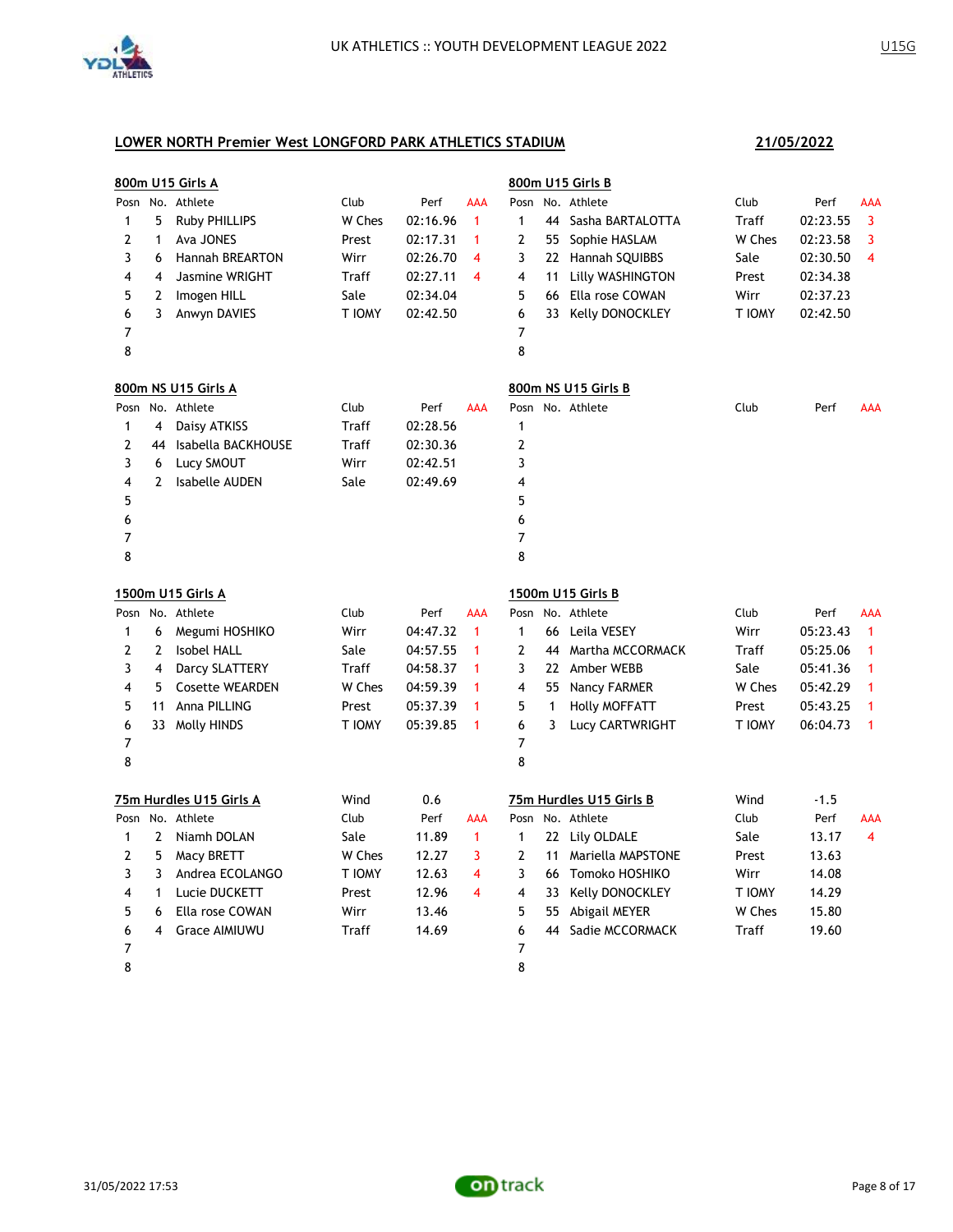

|      | Long Jump U15 Girls A |                        |        |      |            | Long Jump U15 Girls B |     |                         |        |      |            |
|------|-----------------------|------------------------|--------|------|------------|-----------------------|-----|-------------------------|--------|------|------------|
| Posn |                       | Bib Athlete            | Club   | Perf | <b>AAA</b> | Posn                  |     | Bib Athlete             | Club   | Perf | <b>AAA</b> |
|      | 6                     | Zara OGEDENGBE         | Wirr   | 4.65 | 4          | 1                     | 11  | <b>Thia GRICE</b>       | Prest  | 4.40 |            |
| 2    | 4                     | Sorcia KAJUE           | Traff  | 4.45 |            | 2                     | 33  | <b>Hannah KERRUISH</b>  | T IOMY | 4.06 |            |
| 3    |                       | <b>Annabel CUTTING</b> | Prest  | 4.40 |            | 3                     | 55  | <b>Teresa ARVIDSSON</b> | W Ches | 3.94 |            |
| 4    | 5                     | Sophie HASLAM          | W Ches | 4.17 |            | 4                     | 66  | Ella BIBBY              | Wirr   | 3.63 |            |
| 5    | 3                     | Lucy ORMSBY            | T IOMY | 4.10 |            | 5                     | 44  | Martha MCCORMACK        | Traff  | 3.56 |            |
| 6    |                       | Niamh RIDLER           | Sale   | 3.87 |            | 6                     | 22  | <b>Hannah OWOSENI</b>   | Sale   | 3.01 |            |
| 7    |                       |                        |        |      |            | 7                     |     |                         |        |      |            |
| 8    |                       |                        |        |      |            | 8                     |     |                         |        |      |            |
|      |                       |                        |        |      |            |                       |     |                         |        |      |            |
|      |                       | High Jump U15 Girls A  |        |      |            |                       |     | High Jump U15 Girls B   |        |      |            |
| Posn | Bib                   | Athlete                | Club   | Perf | <b>AAA</b> | Posn                  |     | Bib Athlete             | Club   | Perf | <b>AAA</b> |
|      | 1                     | <b>Millie TURNER</b>   | Prest  | 1.45 | 4          | 1                     | 33. | <b>Beth YOUNG</b>       | T IOMY | 1.35 |            |
| 2    | 3                     | Tegan THOMPSON         | T IOMY | 1.45 | 4          | 2                     | 55  | <b>Charlotte AUSTIN</b> | W Ches | 1.35 |            |
| 3    | 5                     | <b>Holly BOSWORTH</b>  | W Ches | 1.35 |            | 3                     | 11  | Mariella MAPSTONE       | Prest  | 1.35 |            |
| 4    | 4                     | <b>Grace AIMIUWU</b>   | Traff  | 1.35 |            | 4                     | 6   | Lucy SMOUT              | Wirr   | 1.20 |            |
| 5.   |                       | <b>Eleanor ROURKE</b>  | Sale   | 1.25 |            | 5                     | 22  | Imogen HILL             | Sale   | 1.15 |            |
| 6    | 66                    | Ella rose COWAN        | Wirr   | 1.25 |            |                       |     |                         |        |      |            |

| Pole Vault U15 Girls A |                     |        |      |     |  | Pole Vault U15 Girls B |                  |        |      |     |  |  |  |
|------------------------|---------------------|--------|------|-----|--|------------------------|------------------|--------|------|-----|--|--|--|
|                        | Posn Bib Athlete    | Club   | Perf | AAA |  |                        | Posn Bib Athlete | Club   | Perf | AAA |  |  |  |
|                        | 1 3 Lucy CARTWRIGHT | . IOWA | 2.00 |     |  |                        | 33 Lara SMITH    | T IOMY | 1.90 |     |  |  |  |
| - 6                    | Tomoko HOSHIKO      | Wirr   |      |     |  |                        |                  |        |      |     |  |  |  |

|      | Shot U15 Girls A |                        |               |       |     |      | Shot U15 Girls B |                      |               |      |     |  |  |
|------|------------------|------------------------|---------------|-------|-----|------|------------------|----------------------|---------------|------|-----|--|--|
| Posn |                  | Bib Athlete            | Club          | Perf  | AAA | Posn |                  | Bib Athlete          | Club          | Perf | AAA |  |  |
|      | 6                | Zara OGEDENGBE         | Wirr          | 10.30 |     |      | 66               | Emily GREEN          | Wirr          | 7.76 |     |  |  |
|      | 2                | Lily OLDALE            | Sale          | 9.25  | 3   |      | 11               | Eleanor NORRIS-JONES | Prest         | 6.98 |     |  |  |
|      | 5                | <b>Harriet WHEELER</b> | W Ches        | 9.08  | 3   |      | 33               | Beth YOUNG           | <b>T IOMY</b> | 6.32 |     |  |  |
| 4    |                  | Ella JOHNSON           | Prest         | 7.75  |     | 4    |                  | 22 Eleanor ROURKE    | Sale          | 6.06 |     |  |  |
| 5.   |                  | Chloe SCHOFIELD        | <b>T IOMY</b> | 7.32  |     | 5    | 55               | Macey JONES          | W Ches        | 6.02 |     |  |  |
| 6    | 4                | Daisy ATKISS           | Traff         | 4.95  |     | 6    | 44               | Sadie MCCORMACK      | Traff         | 3.95 |     |  |  |
|      |                  |                        |               |       |     |      |                  |                      |               |      |     |  |  |
| 8    |                  |                        |               |       |     | 8    |                  |                      |               |      |     |  |  |

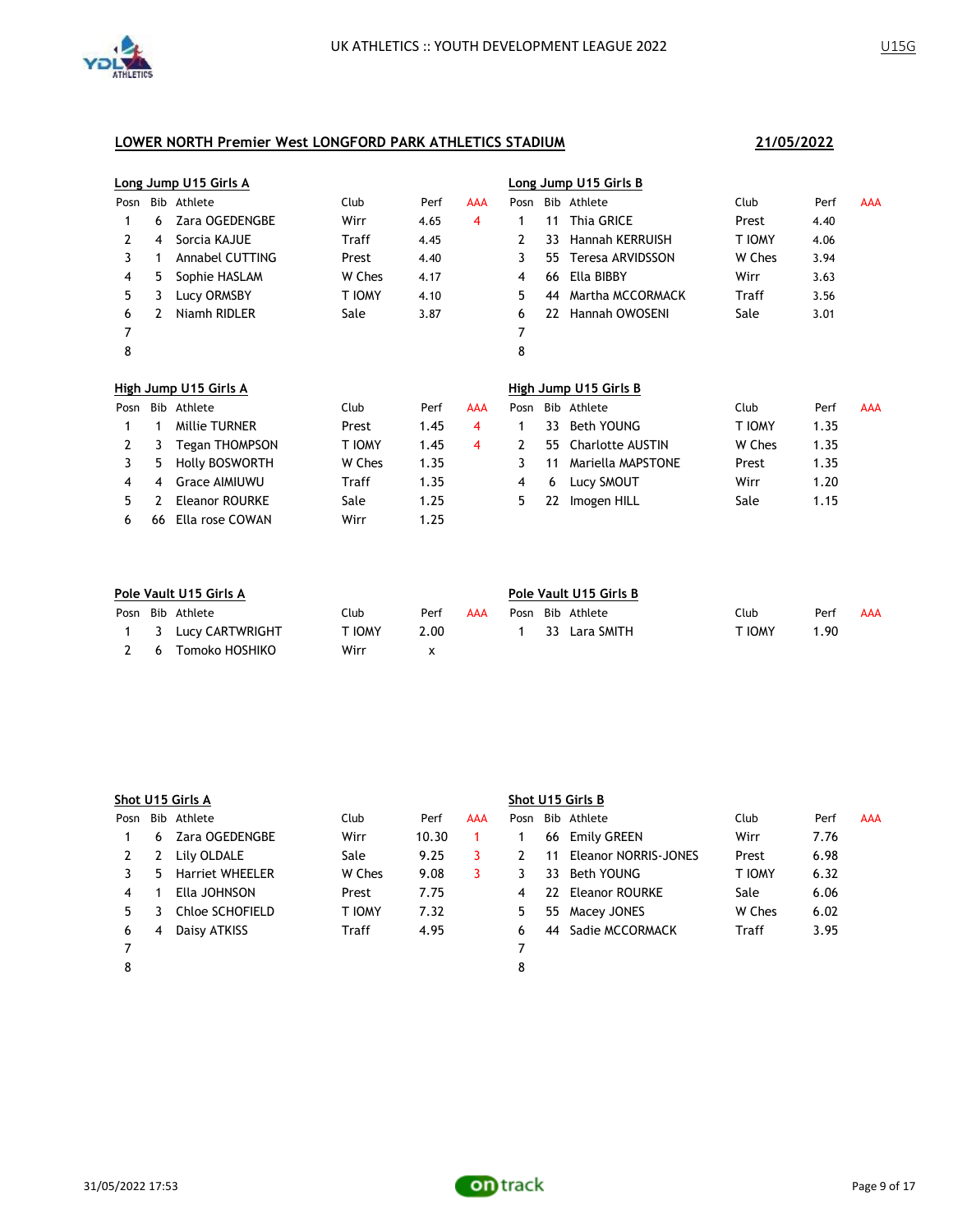

|      |    | Discus U15 Girls A          |        |       |               |      |    | Discus U15 Girls B     |        |       |            |
|------|----|-----------------------------|--------|-------|---------------|------|----|------------------------|--------|-------|------------|
| Posn |    | Bib Athlete                 | Club   | Perf  | <b>AAA</b>    | Posn |    | Bib Athlete            | Club   | Perf  | <b>AAA</b> |
| 1    | 6  | Zara OGEDENGBE              | Wirr   | 26.83 |               | 1    | 55 | <b>Harriet WHEELER</b> | W Ches | 19.60 |            |
| 2    | 5  | Kara STOLL                  | W Ches | 21.05 |               | 2    | 11 | Ella JOHNSON           | Prest  | 16.66 |            |
| 3    | 2  | <b>Eleanor ROURKE</b>       | Sale   | 20.02 |               | 3    | 22 | Maria RAYKOVA          | Sale   | 15.44 |            |
| 4    | 1  | <b>Eleanor NORRIS-JONES</b> | Prest  | 19.88 |               | 4    | 33 | <b>Molly HINDS</b>     | T IOMY | 15.16 |            |
| 5    | 3  | <b>Tegan THOMPSON</b>       | T IOMY | 15.33 |               | 5    | 66 | <b>Eleanor PETERS</b>  | Wirr   | 14.50 |            |
| 6    | 44 | <b>Tiffany NNAMDI-ORDUH</b> | Traff  | 8.89  |               | 6    | 4  | Jessica WILKINS        | Traff  | X     | 1          |
| 7    |    |                             |        |       |               | 7    |    |                        |        |       |            |
| 8    |    |                             |        |       |               | 8    |    |                        |        |       |            |
|      |    | Hammer U15 Girls A          |        |       |               |      |    | Hammer U15 Girls B     |        |       |            |
| Posn |    | Bib Athlete                 | Club   | Perf  | <b>AAA</b>    | Posn |    | Bib Athlete            | Club   | Perf  | AAA        |
| 1    | 5  | Kara STOLL                  | W Ches | 27.30 | 4             | 1    | 66 | <b>Alice BUCKLEY</b>   | Wirr   | 17.73 |            |
| 2    | 4  | Jessica WILKINS             | Traff  | 27.02 | 4             | 2    | 33 | Lucy CARTWRIGHT        | T IOMY | 11.15 |            |
| 3    | 6  | <b>Eleanor PETERS</b>       | Wirr   | 26.38 | 4             | 3    | 44 | Martha MCCORMACK       | Traff  | 10.95 |            |
| 4    | 1  | <b>Eleanor NORRIS-JONES</b> | Prest  | 21.77 |               | 4    |    |                        |        |       |            |
| 5    | 3  | Chloe SCHOFIELD             | T IOMY | 18.68 |               | 5    |    |                        |        |       |            |
| 6    | 2  | Maria RAYKOVA               | Sale   | 17.07 |               | 6    |    |                        |        |       |            |
| 7    |    |                             |        |       |               | 7    |    |                        |        |       |            |
| 8    |    |                             |        |       |               | 8    |    |                        |        |       |            |
|      |    | Javelin U15 Girls A         |        |       |               |      |    | Javelin U15 Girls B    |        |       |            |
| Posn |    | Bib Athlete                 | Club   | Perf  | <b>AAA</b>    |      |    | Posn Bib Athlete       | Club   | Perf  | <b>AAA</b> |
| 1    | 2  | Lily OLDALE                 | Sale   | 41.00 | 1             | 1    |    | 22 Maria RAYKOVA       | Sale   | 23.16 | 4          |
| 2    | 5  | <b>Harriet WHEELER</b>      | W Ches | 37.32 | 1             | 2    | 33 | Chloe SCHOFIELD        | T IOMY | 16.81 |            |
| 3    | 1  | Sophia INCE                 | Prest  | 30.05 | $\mathcal{P}$ | 3    | 11 | Ella JOHNSON           | Prest  | 14.52 |            |
| 4    | 3  | Kelly DONOCKLEY             | T IOMY | 17.85 |               | 4    | 44 | Sorcia KAJUE           | Traff  | 13.64 |            |
| 5    | 4  | Jessica WILKINS             | Traff  | 15.28 |               | 5    | 55 | Nancy FARMER           | W Ches | 5.84  |            |
| 6    | 66 | <b>Alice BUCKLEY</b>        | Wirr   | 14.20 |               | 6    | 6  | Tomoko HOSHIKO         | Wirr   | X     |            |
| 7    |    |                             |        |       |               | 7    |    |                        |        |       |            |
| 8    |    |                             |        |       |               | 8    |    |                        |        |       |            |
|      |    |                             |        |       |               |      |    |                        |        |       |            |

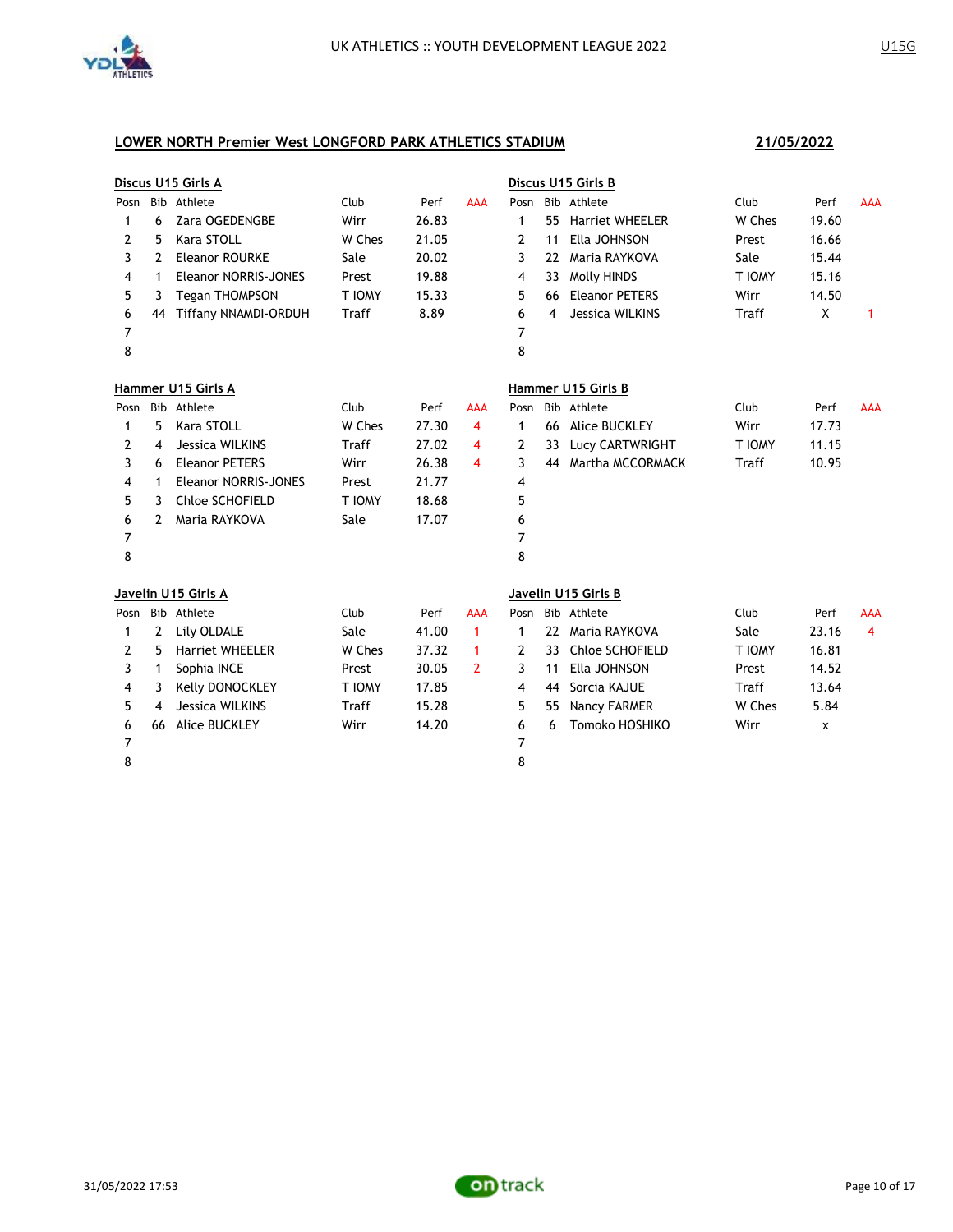

### **4 x 100m U15 Girls A**

|   |   | Posn No. Runners                                                    | Club   | Perf  |
|---|---|---------------------------------------------------------------------|--------|-------|
|   |   | 5 Holly BOSWORTH, Macy BRETT, Macey JONES, Emily OWEN               | W Ches | 51.40 |
|   |   | 6 Zara OGEDENGBE, Imogen WILSON, Charlotte HOWE, Amelie BODIE       | Wirr   | 51.67 |
|   | 2 | Niamh DOLAN, Niamh RIDLER, Lily OLDALE, Hannah OWOSENI              | Sale   | 52.62 |
| 4 |   | Lucie DUCKETT, Thia GRICE, Annabel CUTTING, Millie TURNER           | Prest  | 52.76 |
|   | 4 | Sorcia KAJUE, Grace AIMIUWU, Sienna-jade PARK, Tiffany NNAMDI-ORDUH | Traff  | 53.21 |
| 6 | 3 | Tegan THOMPSON, Andrea ECOLANGO, Lucy ORMSBY, Kelly DONOCKLEY, , ,  | T IOMY | 56.72 |
|   |   |                                                                     |        |       |

 

### **4 x 300m U15 Girls A**

|   |    | Posn No. Runners                                                     | Club   | Perf     |
|---|----|----------------------------------------------------------------------|--------|----------|
|   | 5. | Cosette WEARDEN, Macy BRETT, Sophie HASLAM, Ruby PHILLIPS            | W Ches | 02:59.05 |
|   | 6  | Megumi HOSHIKO, Hannah BREARTON, Ella BIBBY, Emily GREEN             | Wirr   | 02:59.11 |
|   | 4  | Sasha BARTALOTTA, Isabella BACKHOUSE, Darcy SLATTERY, Jasmine WRIGHT | Traff  | 03:08.95 |
| 4 |    | Holly MOFFATT, Mariella MAPSTONE, Lilly WASHINGTON, Thia GRICE       | Prest  | 03:11.01 |
|   |    | Hannah SQUIBBS, Madeline GILLAM, Imogen HILL, Isobel HALL, , ,       | Sale   | 03:11.51 |
| 6 | 3  | Lucy CARTWRIGHT, Hannah KERRUISH, Molly HINDS, Anwyn DAVIES, , ,     | T IOMY | 03:27.48 |
|   |    |                                                                      |        |          |

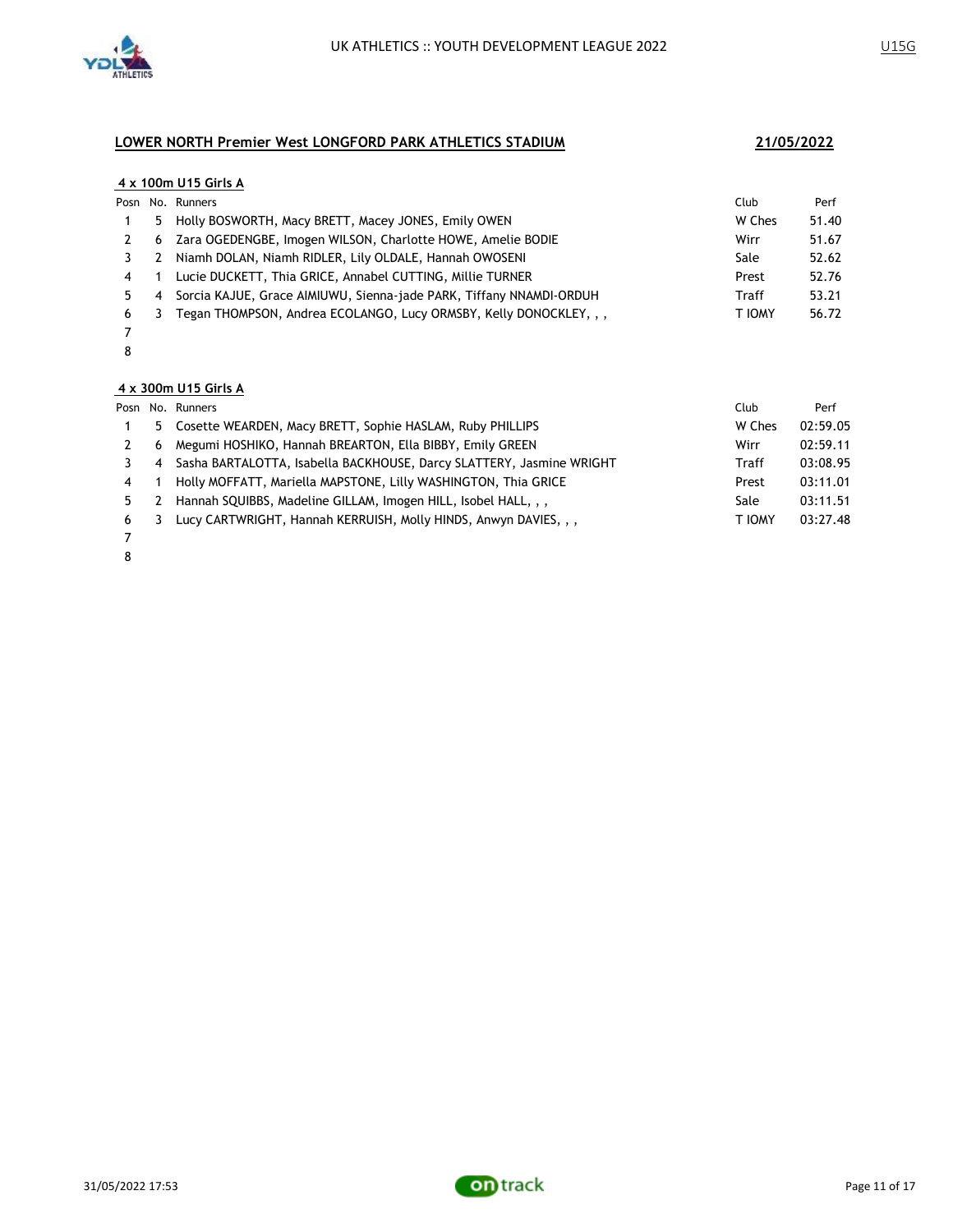

| 21/05/2022 |
|------------|
|------------|

|                |                         | 75m U13 Boys A       | Wind   | $-0.1$   |                |                |              | 75m U13 Boys B            | Wind   | $-0.2$   |                |
|----------------|-------------------------|----------------------|--------|----------|----------------|----------------|--------------|---------------------------|--------|----------|----------------|
| Posn           |                         | No. Athlete          | Club   | Perf     | AAA            | Posn           |              | No. Athlete               | Club   | Perf     | AAA            |
| $\mathbf{1}$   | $\mathbf{2}$            | Matthew ADENUGA      | Sale   | 10.20    | $\overline{2}$ | $\mathbf{1}$   |              | 44 Isaac WOOD             | Traff  | 10.67    | $\overline{4}$ |
| 2              | 4                       | <b>Philip SHARP</b>  | Traff  | 10.26    | 3              | 2              |              | 22 Kieran STAFFORD        | Sale   | 11.22    |                |
| 3              | 3                       | Donovan SKILLICORN   | T IOMY | 10.97    | $\overline{4}$ | 3              | 11           | <b>Beau INCE</b>          | Prest  | 11.36    |                |
| 4              | 6                       | <b>Ned HERDMAN</b>   | Wirr   | 11.00    | 4              | 4              |              | 66 Jack BOWDEN            | Wirr   | 11.37    |                |
| 5              | 1                       | Samuel RIDGWAY       | Prest  | 11.04    |                | 5              | 33           | James JELSKI              | T IOMY | 11.63    |                |
| 6              | 5                       | Dillon JERVIS        | W Ches | 12.32    |                | 6              |              | 55 Dylan GLEDHILL         | W Ches | 11.83    |                |
| $\overline{7}$ |                         |                      |        |          |                | 7              |              |                           |        |          |                |
| 8              |                         |                      |        |          |                | 8              |              |                           |        |          |                |
|                |                         | 75m NS U13 Boys A    | Wind   | $-0.7$   |                |                |              | 75m NS U13 Boys B         | Wind   | $-00.50$ |                |
|                |                         | Posn No. Athlete     | Club   | Perf     |                |                |              | Posn No. Athlete          | Club   | Perf     | AAA            |
| $\mathbf{1}$   | $\mathbf{2}$            | Daniel OWOSENI       | Sale   | 10.65    |                | $\mathbf{1}$   | $\mathbf{1}$ | Benjamin HALLMARK         | Prest  | 11.85    | $\mathbf{1}$   |
| 2              | 6                       | <b>Jay HUSAIN</b>    | Wirr   | 11.53    |                | $\overline{2}$ | 44           | Joseph ROWLAND            | Traff  | 12.46    | $\mathbf{1}$   |
| 3              | $\overline{\mathbf{4}}$ | <b>Jake WRIGHT</b>   | Traff  | 12.36    |                | 3              |              |                           |        |          |                |
| 4              |                         |                      |        |          |                | 4              |              |                           |        |          |                |
| 5              |                         |                      |        |          |                | 5              |              |                           |        |          |                |
| 6              |                         |                      |        |          |                | 6              |              |                           |        |          |                |
| 7              |                         |                      |        |          |                | 7              |              |                           |        |          |                |
| 8              |                         |                      |        |          |                | 8              |              |                           |        |          |                |
|                |                         |                      |        |          |                |                |              |                           |        |          |                |
|                |                         | 150m U13 Boys A      | Wind   | $+0.6$   |                |                |              | 150m U13 Boys B           | Wind   | $-0.8$   |                |
|                |                         | Posn No. Athlete     | Club   | Perf     | AAA            |                |              | Posn No. Athlete          | Club   | Perf     | <b>AAA</b>     |
| $\mathbf{1}$   | 6                       | <b>Charlie KERR</b>  | Wirr   | 19.72    | 3              | $\mathbf{1}$   |              | 44 Anthony LEE            | Traff  | 20.51    | 3              |
| 2              | 4                       | <b>Philip SHARP</b>  | Traff  | 19.93    | 3              | 2              |              | 22 Oliver HOWELL          | Sale   | 21.41    | 4              |
| 3              | $\mathbf{1}$            | <b>Hugh SMITH</b>    | Prest  | 19.99    | 3              | 3              | 66           | Jay HUSAIN                | Wirr   | 22.77    |                |
| 4              | $\overline{2}$          | Matthew ADENUGA      | Sale   | 20.16    | 3              | 4              | 33           | James JELSKI              | T IOMY | 23.16    |                |
| 5              | 3                       | <b>Ffinlo THOMAS</b> | T IOMY | 24.19    |                | 5              |              |                           |        |          |                |
| 6              |                         |                      |        |          |                | 6              |              |                           |        |          |                |
| 7              |                         |                      |        |          |                | $\overline{7}$ |              |                           |        |          |                |
| 8              |                         |                      |        |          |                | 8              |              |                           |        |          |                |
|                |                         | 800m U13 Boys A      |        |          |                |                |              | 800m U13 Boys B           |        |          |                |
|                |                         | Posn No. Athlete     | Club   | Perf     | AAA            | Posn           |              | No. Athlete               | Club   | Perf     | <b>AAA</b>     |
| 1              | $\mathbf{1}$            | Hugh SMITH           | Prest  | 02:21.88 | $\mathbf{1}$   | $\mathbf{1}$   |              | 11 Lucas PARKIN           | Prest  | 02:34.45 |                |
| 2              | 6                       | Theo KAYE            | Wirr   | 02:26.40 | 3              | 2              |              | 33 Zac WOODWARD           | T IOMY | 02:37.76 |                |
| 3              | $\mathbf{2}$            | <b>Oliver HOWELL</b> | Sale   | 02:30.62 | 4              | 3              |              | 22 Jake HARRISON          | Sale   | 02:40.03 |                |
| 4              | 3                       | Liam BLAKE           | T IOMY | 02:35.40 |                | 4              |              | 66 Finlay MARSDEN         | Wirr   | 02:40.95 |                |
| 5              | 4                       | Ryley HOLDEN         | Traff  | 02:37.56 |                | 5              |              | 44 Edward FIGGINS-BARRETT | Traff  | 02:45.94 |                |
| 6              | 5                       | Dillon JERVIS        | W Ches | 02:43.34 |                | 6              |              | 55 Harry MCKENNA          | W Ches | 02:53.65 |                |
| 7              |                         |                      |        |          |                | 7              |              |                           |        |          |                |

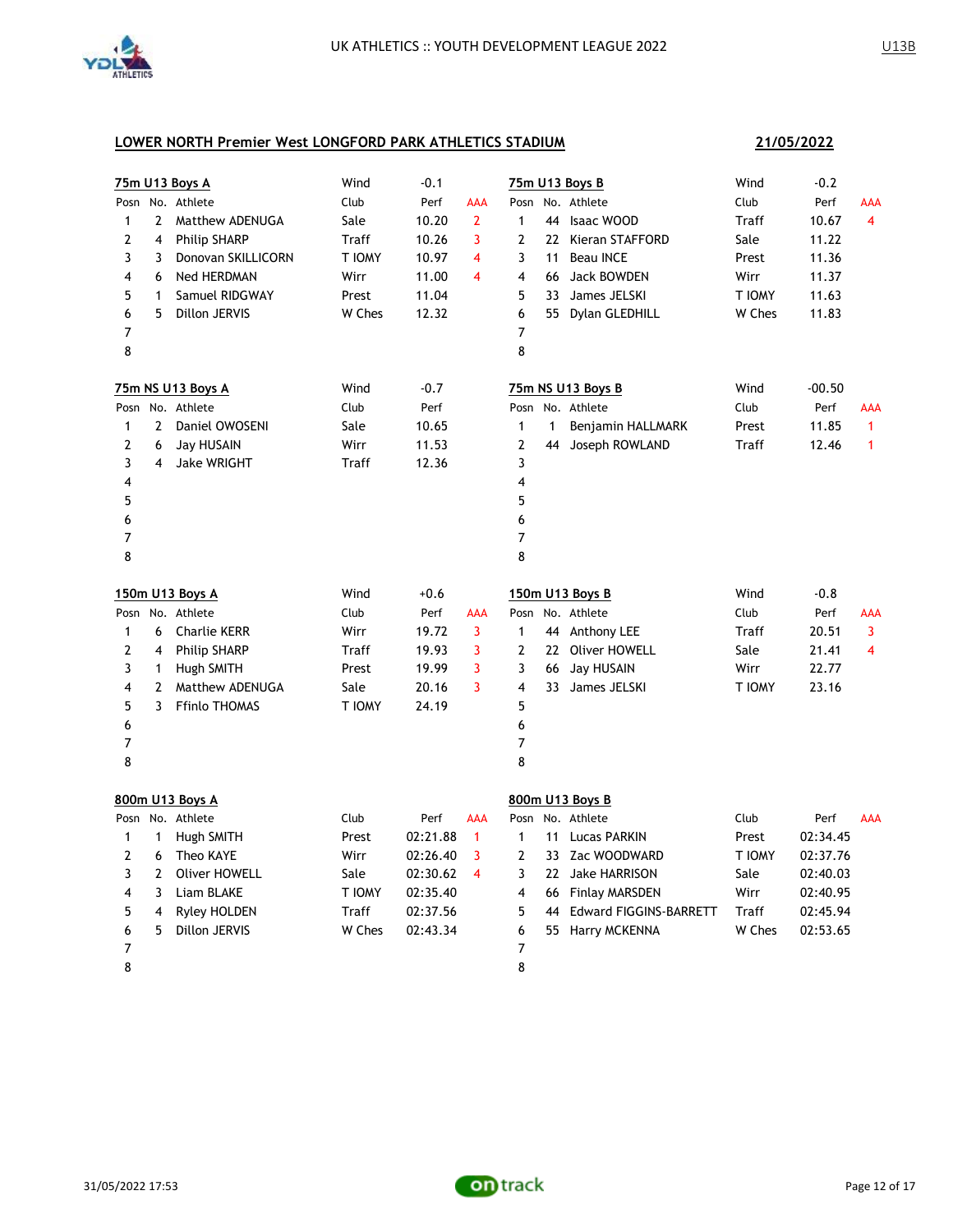

|                |                | 800m NS U13 Boys A        |        |              |            |                         |    | 800m NS U13 Boys B     |        |              |            |
|----------------|----------------|---------------------------|--------|--------------|------------|-------------------------|----|------------------------|--------|--------------|------------|
| Posn           |                | No. Athlete               | Club   | Perf         | <b>AAA</b> |                         |    | Posn No. Athlete       | Club   | Perf         | <b>AAA</b> |
| $\mathbf{1}$   | 6              | Lukas COOKE               | Wirr   | 02:37.43     |            | 1                       |    |                        |        |              |            |
| $\overline{2}$ | 2              | <b>Connor MCMANUS</b>     | Sale   | 02:38.58     |            | $\overline{2}$          |    |                        |        |              |            |
| 3              | 4              | <b>Archie SIMONS</b>      | Traff  | 02:39.09     |            | 3                       |    |                        |        |              |            |
| 4              |                |                           |        |              |            | 4                       |    |                        |        |              |            |
| 5              |                |                           |        |              |            | 5                       |    |                        |        |              |            |
| 6              |                |                           |        |              |            | 6                       |    |                        |        |              |            |
| $\overline{7}$ |                |                           |        |              |            | $\overline{7}$          |    |                        |        |              |            |
| 8              |                |                           |        |              |            | 8                       |    |                        |        |              |            |
|                |                | 1200m U13 Boys A          |        |              |            |                         |    | 1200m U13 Boys B       |        |              |            |
|                |                | Posn No. Athlete          | Club   | Perf         |            | Posn                    |    | No. Athlete            | Club   | Perf         |            |
| $\mathbf{1}$   | $\mathbf{2}$   | Daniel OAKES              | Sale   | 03:40.10     |            | $\mathbf{1}$            |    | 66 Malachi HARTY       | Wirr   | 03:47.82     |            |
| 2              | 6              | Michael PHELAN            | Wirr   | 03:41.89     |            | $\overline{2}$          |    | 11 Lewis NELSON        | Prest  | 03:58.96     |            |
| 3              | $\overline{4}$ | <b>Adrian WHITE</b>       | Traff  | 03:49.25     |            | 3                       |    | 22 Ed SPARK            | Sale   | 04:04.84     |            |
| 4              |                | 33 Harry STENNETT         | T IOMY | 03:49.93     |            | $\overline{4}$          |    | 44 Flynn SLATTERY      | Traff  | 04:05.57     |            |
| 5              | $\mathbf{1}$   | Samuel RIDGWAY            | Prest  | 03:56.84     |            | 5                       | 3  | <b>Timothy PERRY</b>   | T IOMY | 04:27.09     |            |
| 6              |                | 55 Dylan GLEDHILL         | W Ches | 04:28.70     |            | 6                       |    |                        |        |              |            |
| 7              |                |                           |        |              |            | 7                       |    |                        |        |              |            |
| 8              |                |                           |        |              |            | 8                       |    |                        |        |              |            |
|                |                | 75m Hurdles U13 Boys A    | Wind   | $-1.0$       |            |                         |    | 75m Hurdles U13 Boys B | Wind   | $-0.7$       |            |
|                |                | Posn No. Athlete          | Club   | Perf         | <b>AAA</b> |                         |    | Posn No. Athlete       | Club   | Perf         | <b>AAA</b> |
| 1              |                |                           | Wirr   |              |            |                         |    |                        |        |              | 4          |
|                | 6              | Ned HERDMAN               |        | 14.21        |            | $\mathbf{1}$            |    | 66 Anthony THURLING    | Wirr   | 14.40        |            |
| $\overline{2}$ | 3              | Donovan SKILLICORN        | T IOMY | 15.88        |            | $\overline{2}$          |    | 55 Dillon JERVIS       | W Ches | 16.47        |            |
| 3              | 1              | <b>Beau INCE</b>          | Prest  | 16.49        |            | 3                       |    | 11 Edward PROCTER      | Prest  | 17.03        |            |
| 4              | $\mathbf{2}$   | Kieran STAFFORD           | Sale   | 16.90        |            | $\overline{4}$          |    | 44 Adrian WHITE        | Traff  | 18.00        |            |
| 5              | 5              | Harry MCKENNA             | W Ches | 16.98        |            | 5                       |    | 33 Troy TURNER         | T IOMY | 18.15        |            |
| 6              | 4              | Joseph ROWLAND            | Traff  | 18.03        |            | 6                       |    |                        |        |              |            |
| $\overline{7}$ |                |                           |        |              |            | $\overline{7}$          |    |                        |        |              |            |
| 8              |                |                           |        |              |            | 8                       |    |                        |        |              |            |
|                |                | Long Jump U13 Boys A      |        |              |            |                         |    | Long Jump U13 Boys B   |        |              |            |
| Posn           |                | Bib Athlete               | Club   | Perf         | AAA        | Posn                    |    | Bib Athlete            | Club   | Perf         | <b>AAA</b> |
| 1              | 6              | <b>Charlie KERR</b>       | Wirr   | 4.46 0.6     | 3          | $\mathbf{1}$            |    | 33 Zac WOODWARD        | T IOMY | 3.90 0.2     |            |
| $\mathbf{2}$   | 3              | Liam BLAKE                | T IOMY | $3.96 - 0.8$ |            | $\overline{2}$          |    | 66 Finlay MARSDEN      | Wirr   | 3.82 0.4     |            |
| 3              | $\mathbf{1}$   | <b>Oliver DELANEY</b>     | Prest  | 3.670        |            | 3                       | 11 | <b>Edward PROCTER</b>  | Prest  | $3.44 - 0.7$ |            |
| 4              |                | 44 Shogo HOMEI-TIMMERMANN | Traff  | 3.62 0.2     |            | $\overline{\mathbf{4}}$ | 4  | Benjamin HOSFORD       | Traff  | 3.350        |            |
| 5              | $\mathbf{2}$   | Oliver HOWELL             | Sale   | $3.49 - 1.1$ |            | 5                       |    | 22 Jake HARRISON       | Sale   | 2.320        |            |
| 6              | 5              | Dylan GLEDHILL            | W Ches | 2.560        |            | 6                       |    |                        |        |              |            |
| 7              |                |                           |        |              |            | 7                       |    |                        |        |              |            |

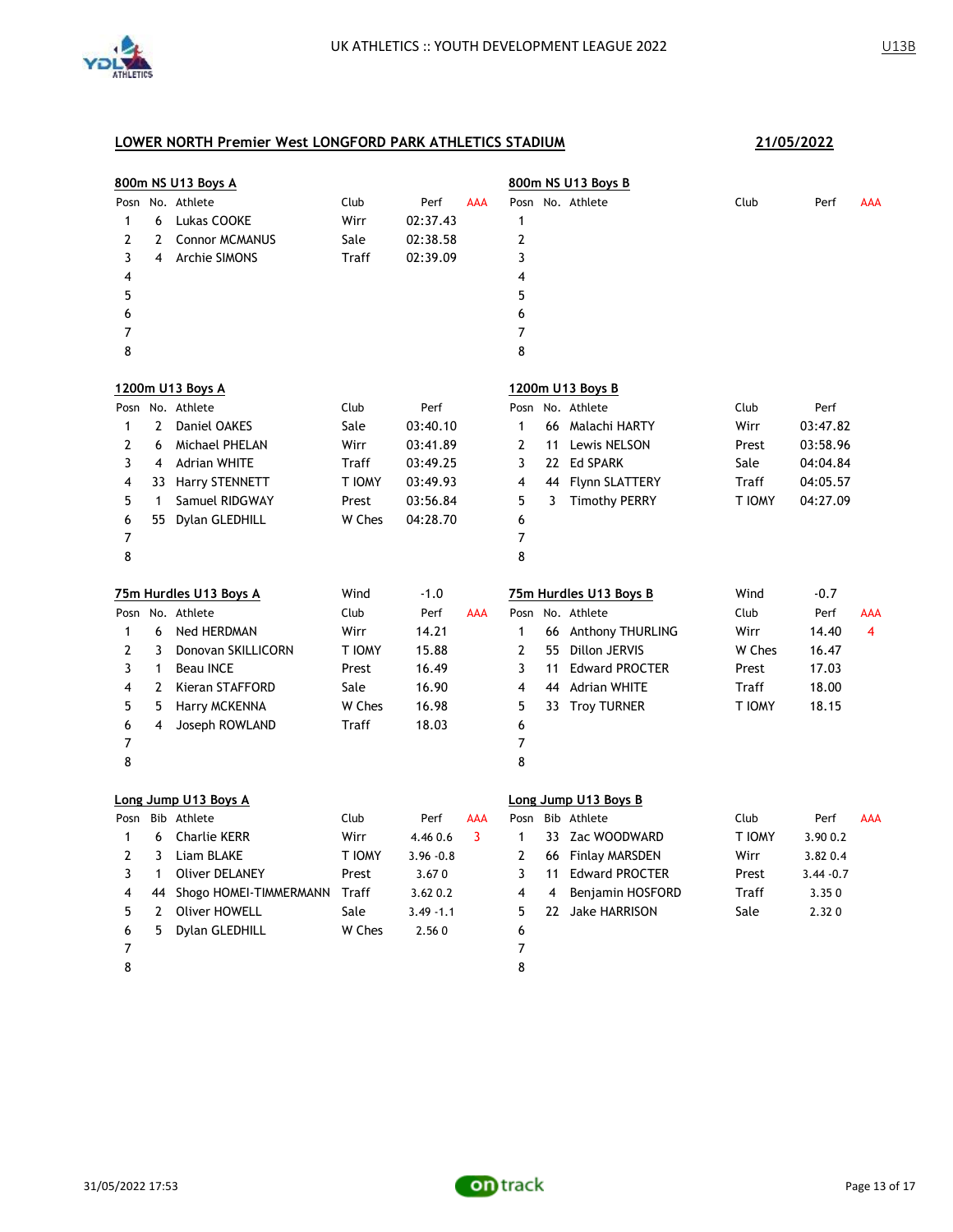

|      |   | High Jump U13 Boys A  |        |      |            | High Jump U13 Boys B |          |                    |        |      |            |  |  |
|------|---|-----------------------|--------|------|------------|----------------------|----------|--------------------|--------|------|------------|--|--|
| Posn |   | Bib Athlete           | Club   | Perf | <b>AAA</b> | Posn                 |          | Bib Athlete        | Club   | Perf | <b>AAA</b> |  |  |
|      |   | Liam BLAKE            | T IOMY | 1.30 | 4          |                      | $1 = 33$ | Donovan SKILLICORN | T IOMY | 1.15 |            |  |  |
|      | 6 | Malachi HARTY         | Wirr   | 1.25 |            | $1 =$                |          | 66 Ned HERDMAN     | Wirr   | 1.15 |            |  |  |
|      | 4 | Benjamin HOSFORD      | Traff  | 1.20 |            |                      | 22.      | Matthew ADENUGA    | Sale   | 1.15 |            |  |  |
| 4    |   | 5 Harry MCKENNA       | W Ches | 1.20 |            | 4                    | 44       | Ruben ILUNGA       | Traff  | 1.10 |            |  |  |
|      |   | <b>Edward PROCTER</b> | Prest  | 1.15 |            |                      |          |                    |        |      |            |  |  |
| 6    |   | Daniel OAKES          | Sale   | 1.15 |            |                      |          |                    |        |      |            |  |  |

|      | Shot U13 Boys A |                         |              |      |     | Shot U13 Boys B |    |                    |               |      |                |  |  |
|------|-----------------|-------------------------|--------------|------|-----|-----------------|----|--------------------|---------------|------|----------------|--|--|
| Posn |                 | Bib Athlete             | Club         | Perf | AAA | Posn            |    | Bib Athlete        | Club          | Perf | <b>AAA</b>     |  |  |
|      |                 | Oliver DELANEY          | Prest        | 8.45 | 3   |                 | 11 | Hugh SMITH         | Prest         | 7.60 | $\overline{4}$ |  |  |
| 2    | 66              | <b>Anthony THURLING</b> | Wirr         | 7.78 | 4   | 2               | 6  | Jonathan KAY       | Wirr          | 5.75 |                |  |  |
| 3    | 4               | Ruben ILUNGA            | <b>Traff</b> | 6.54 |     | 3               | 3  | Zac WOODWARD       | <b>T IOMY</b> | 5.19 |                |  |  |
| 4    | 5               | William RAWSON          | W Ches       | 5.71 |     | 4               | 44 | Anthony LEE        | Traff         | 4.71 |                |  |  |
| 5    | 33              | <b>Troy TURNER</b>      | T IOMY       | 5.54 |     | 5               |    |                    |               |      |                |  |  |
| 6    | 2               | Daniel OAKES            | Sale         | 5.08 |     | 6               |    |                    |               |      |                |  |  |
| 7    |                 |                         |              |      |     |                 |    |                    |               |      |                |  |  |
| 8    |                 |                         |              |      |     | 8               |    |                    |               |      |                |  |  |
|      |                 | Javelin U13 Boys A      |              |      |     |                 |    | Javelin U13 Boys B |               |      |                |  |  |

| Posn |    | Bib Athlete           | Club   | Perf  | AAA | Posn |    | Bib Athlete          | Club   | Perf  | <b>AAA</b> |
|------|----|-----------------------|--------|-------|-----|------|----|----------------------|--------|-------|------------|
|      | 5  | William RAWSON        | W Ches | 27.44 |     |      | 66 | Jack BOWDEN          | Wirr   | 20.61 |            |
|      | 6  | Malachi HARTY         | Wirr   | 25.60 | 4   |      | 44 | Anthony LEE          | Traff  | 15.85 |            |
|      | 4  | Benjamin HOSFORD      | Traff  | 17.37 |     |      |    | <b>Timothy PERRY</b> | T IOMY | 13.89 |            |
| 4    |    | <b>Oliver DELANEY</b> | Prest  | 17.31 |     | 4    | 11 | Benjamin HALLMARK    | Prest  | 13.44 |            |
| 5.   | 33 | <b>Ffinlo THOMAS</b>  | T IOMY | 15.93 |     | 5.   |    | 22 Ed SPARK          | Sale   | 11.18 |            |
| 6    |    | Kieran STAFFORD       | Sale   | 15.05 |     | 6    |    |                      |        |       |            |
|      |    |                       |        |       |     |      |    |                      |        |       |            |
| 8    |    |                       |        |       |     | 8    |    |                      |        |       |            |

### **4 x 100m U13 Boys A**

|   |    | Posn No. Runners                                                    | Club   | Perf  |
|---|----|---------------------------------------------------------------------|--------|-------|
|   | 6  | Anthony THURLING, Ned HERDMAN, Jack BOWDEN, Charlie KERR            | Wirr   | 55.15 |
|   | 2  | Oliver HOWELL, Matthew ADENUGA, Kieran STAFFORD, Daniel OWOSENI     | Sale   | 55.47 |
|   | -4 | Anthony LEE, Isaac WOOD, Jake WRIGHT, Philip SHARP                  | Traff  | 56.38 |
| 4 | -3 | Liam BLAKE, Ffinlo THOMAS, Donovan SKILLICORN, James JELSKI         | T IOMY | 58.67 |
|   |    | Beau INCE, Edward PROCTER, Lewis NELSON, Samuel RIDGWAY, , ,        | Prest  | 60.97 |
| 6 |    | 5 Harry MCKENNA, William RAWSON, Dylan GLEDHILL, Dillon JERVIS, , , | W Ches | 64.75 |
|   |    |                                                                     |        |       |

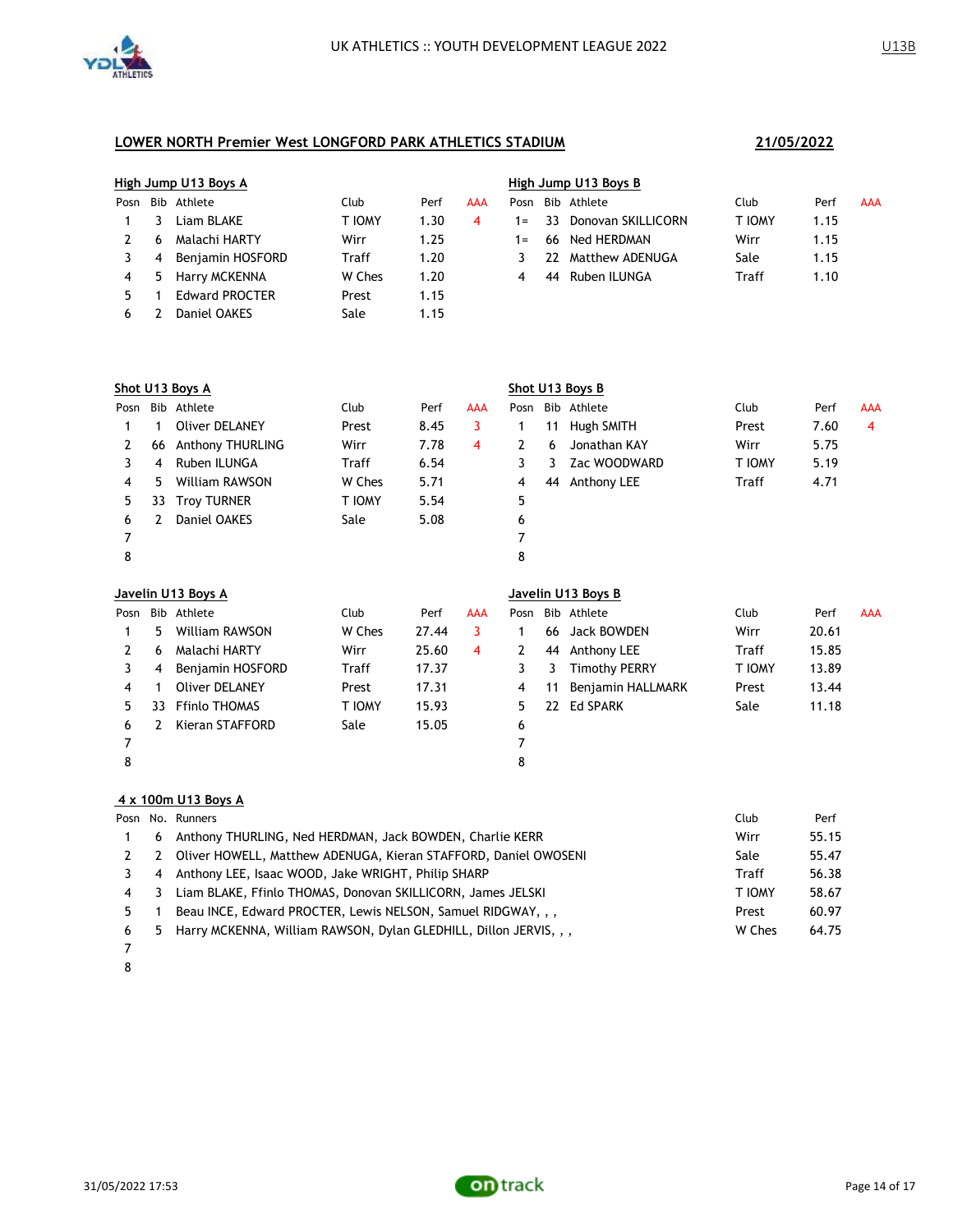

**21/05/2022**

|                |                | 75m U13 Girls A         | Wind   | $-1.3$   |                |                | 75m U13 Girls B         | Wind   | $-0.1$   |            |
|----------------|----------------|-------------------------|--------|----------|----------------|----------------|-------------------------|--------|----------|------------|
|                |                | Posn No. Athlete        | Club   | Perf     | AAA            |                | Posn No. Athlete        | Club   | Perf     | AAA        |
| $\mathbf{1}$   | $\mathbf{2}$   | Eva ANWYL               | Sale   | 10.40    | $\mathbf{1}$   | $\mathbf{1}$   | 22 Lily VALENTINE       | Sale   | 10.85    | 3          |
| 2              | 6              | Lilly-mai OSWALD        | Wirr   | 10.66    | 3              | 2              | 11 Emilia SIMPSON       | Prest  | 10.93    | 4          |
| 3              | 5              | Lydia WALKER            | W Ches | 10.68    | 3              | 3              | 55 Nancy COLLINS        | W Ches | 10.95    | 4          |
| 4              | $\mathbf{1}$   | Abbie ELY               | Prest  | 10.76    | 3              | 4              | 44 Serena OMEJE         | Traff  | 11.20    | 4          |
| 5              | 3              | Connie KEIG             | T IOMY | 11.11    | 4              | 5              | 66 Ava SWIFT            | Wirr   | 11.37    |            |
| 6              | 4              | Jess SEDDON             | Traff  | 11.23    | 4              | 6              | 33 Issy KENNAUGH        | T IOMY | 11.46    |            |
| 7              |                |                         |        |          |                | 7              |                         |        |          |            |
| 8              |                |                         |        |          |                | 8              |                         |        |          |            |
|                |                | 75m NS U13 Girls A      | Wind   | $-0.1$   |                |                | 75m NS U13 Girls B      | Wind   | $+0.8$   |            |
| Posn           |                | No. Athlete             | Club   | Perf     | AAA            |                | Posn No. Athlete        | Club   | Perf     | AAA        |
| $\mathbf{1}$   |                | 55 Faith BARLOW-GAMBLES | W Ches | 10.73    | 3              | $\mathbf{1}$   | 55 Faith BARLOW-GAMBLES | W Ches | 11.04    | 4          |
| $\overline{2}$ | 5              | Eva BROOKS              | W Ches | 10.95    | 4              | $\overline{2}$ | 44 Leddra NGADJU SIEWE  | Traff  | 12.07    |            |
| 3              | 11             | <b>Emily GALLAGHER</b>  | Prest  | 11.07    | 4              | 3              |                         |        |          |            |
| 4              | 6              | Zoe NUNN                | Wirr   | 11.44    |                | 4              |                         |        |          |            |
| 5              | $\overline{4}$ | Ava EVANS               | Traff  | 11.58    |                | 5              |                         |        |          |            |
| 6              | $\mathbf{1}$   | <b>Ruby MCMANUS</b>     | Prest  | 12.56    |                | 6              |                         |        |          |            |
| 7              |                |                         |        |          |                | 7              |                         |        |          |            |
| 8              |                |                         |        |          |                | 8              |                         |        |          |            |
|                |                | <b>150m U13 Girls A</b> | Wind   | -0.9     |                |                | 150m U13 Girls B        | Wind   | $-0.4$   |            |
|                |                | Posn No. Athlete        | Club   | Perf     | AAA            |                | Posn No. Athlete        | Club   | Perf     | AAA        |
| $\mathbf{1}$   | 6              | Lilly-mai OSWALD        | Wirr   | 20.89    | $\overline{2}$ | $\mathbf{1}$   | 55 Lydia WALKER         | W Ches | 21.18    | 3          |
| 2              | $\mathbf{1}$   | Abbie ELY               | Prest  | 20.94    | $\overline{2}$ | $\overline{2}$ | 11 Eva WHITESIDE        | Prest  | 21.38    | 3          |
| 3              | $\mathbf{2}$   | Eva ANWYL               | Sale   | 20.98    | $\overline{2}$ | 3              | 22 Roxy MCHUGH          | Sale   | 21.65    | 4          |
| 4              | 5              | Faith BARLOW-GAMBLES    | W Ches | 21.20    | 3              | 4              | 66 Rebecca MILLER       | Wirr   | 22.39    | 4          |
| 5              | $\overline{4}$ | <b>Harriet BYRNES</b>   | Traff  | 21.40    | 3              | 5              | 44 Luna ELHASSAN        | Traff  | 23.14    |            |
| 6              | 3              | Jessica BERGQUIST       | T IOMY | 21.43    | 3              | 6              | 33 Frankie KENNEDY      | T IOMY | 23.41    |            |
| 7              |                |                         |        |          |                | 7              |                         |        |          |            |
| 8              |                |                         |        |          |                | 8              |                         |        |          |            |
|                |                | 800m U13 Girls A        |        |          |                |                | 800m U13 Girls B        |        |          |            |
|                |                | Posn No. Athlete        | Club   | Perf     | AAA            |                | Posn No. Athlete        | Club   | Perf     | <b>AAA</b> |
| $\mathbf{1}$   | $\overline{2}$ | Sienna JONES            | Sale   | 02:35.80 | 3              | $\mathbf{1}$   | 22 Lola RICHARDSON      | Sale   | 02:41.80 |            |
| 2              | 4              | Harriet BYRNES          | Traff  | 02:37.13 | 4              | 2              | 44 Serena OMEJE         | Traff  | 02:50.85 |            |
| 3              | 6              | <b>Holly WEBSTER</b>    | Wirr   | 02:38.69 | 4              | 3              | 33 Abi SINCLAIR         | T IOMY | 02:59.96 |            |
| 4              | 3              | Millie LUNT             | T IOMY | 02:52.28 |                | 4              | 55 Madison COBB         | W Ches | 03:05.29 |            |
| 5              | $\mathbf{1}$   | Lilli mai MCCARTHY      | Prest  | 02:53.25 |                | 5              | 66 Scarlet GRUNDY       | Wirr   |          |            |
| 6              | 5              | Mae GRANT               | W Ches | 02:56.99 |                | 6              |                         |        |          |            |
| 7              |                |                         |        |          |                | 7              |                         |        |          |            |
| 8              |                |                         |        |          |                | 8              |                         |        |          |            |

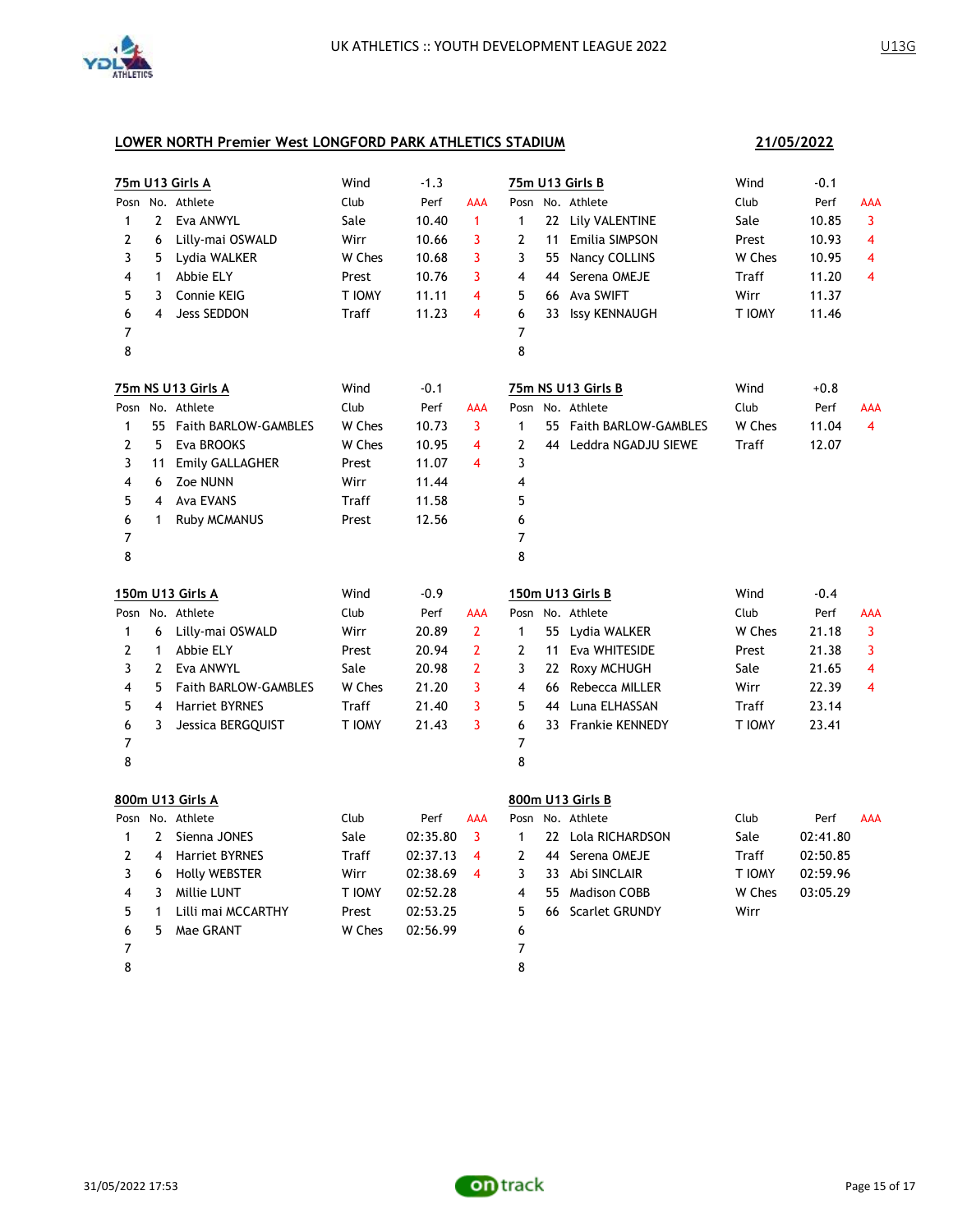

|                |              | 800m NS U13 Girls A     |        |              |                |                         |    | 800m NS U13 Girls B     |        |          |                |
|----------------|--------------|-------------------------|--------|--------------|----------------|-------------------------|----|-------------------------|--------|----------|----------------|
| Posn           |              | No. Athlete             | Club   | Perf         | <b>AAA</b>     |                         |    | Posn No. Athlete        | Club   | Perf     | <b>AAA</b>     |
| 1              |              | 22 Grace HILL           | Sale   | 02:48.11     |                | $\mathbf{1}$            |    |                         |        |          |                |
| $\overline{2}$ | $\mathbf{2}$ | Isabelle CONNOLLY       | Sale   | 02:57.52     |                | $\overline{2}$          |    |                         |        |          |                |
| 3              |              |                         |        |              |                | 3                       |    |                         |        |          |                |
| 4              |              |                         |        |              |                | 4                       |    |                         |        |          |                |
| 5              |              |                         |        |              |                | 5                       |    |                         |        |          |                |
| 6              |              |                         |        |              |                | 6                       |    |                         |        |          |                |
| 7              |              |                         |        |              |                | $\overline{7}$          |    |                         |        |          |                |
| 8              |              |                         |        |              |                | 8                       |    |                         |        |          |                |
|                |              | 1200m U13 Girls A       |        |              |                |                         |    | 1200m U13 Girls B       |        |          |                |
|                |              | Posn No. Athlete        | Club   | Perf         | <b>AAA</b>     | Posn                    |    | No. Athlete             | Club   | Perf     | AAA            |
| 1              | $\mathbf{2}$ | Oonagh MCMANUS          | Sale   | 03:57.56     | $\mathbf{1}$   | $\mathbf{1}$            |    | 22 Beatrix SOPER        | Sale   | 03:58.03 | $\mathbf{1}$   |
| 2              | 6            | <b>Isla PASTOR</b>      | Wirr   | 04:02.37     | 1              | 2                       |    | 66 Ellie FRASER         | Wirr   | 04:24.80 | 1              |
| 3              | 5            | <b>Emilia PYPER</b>     | W Ches | 04:24.03     | 1              | 3                       | 55 | Ruby BILLINGTON         | W Ches | 04:37.40 | 1              |
| 4              | 3            | Olivia MARTIN           | T IOMY | 04:30.75     | 1              | $\overline{4}$          |    | 33 Issy KENNAUGH        | T IOMY | 04:49.68 | $\mathbf{1}$   |
| 5              | 1            | <b>Charlotte POTTS</b>  | Prest  | 04:33.86     | 1              | 5                       |    |                         |        |          |                |
| 6              |              |                         |        |              |                | 6                       |    |                         |        |          |                |
| 7              |              |                         |        |              |                | $\overline{7}$          |    |                         |        |          |                |
| 8              |              |                         |        |              |                | 8                       |    |                         |        |          |                |
|                |              |                         |        |              |                |                         |    |                         |        |          |                |
|                |              | 70m Hurdles U13 Girls A | Wind   | $-0.8$       |                |                         |    | 70m Hurdles U13 Girls B | Wind   | $-2.2$   |                |
|                |              | Posn No. Athlete        | Club   | Perf         | AAA            |                         |    | Posn No. Athlete        | Club   | Perf     | <b>AAA</b>     |
| $\mathbf{1}$   | $\mathbf{1}$ | <b>Emilia SIMPSON</b>   | Prest  | 11.80        | $\mathbf{1}$   | $\mathbf{1}$            |    | 66 Scarlet GRUNDY       | Wirr   | 12.79    | $\overline{4}$ |
| 2              | 6            | <b>Holly WEBSTER</b>    | Wirr   | 12.20        | $\overline{2}$ | $\overline{2}$          |    | 55 Mae GRANT            | W Ches | 13.05    | 4              |
| 3              | 5            | <b>Esme GRAHAM</b>      | W Ches | 12.30        | 3              | 3                       | 11 | Isla BAMBER             | Prest  | 13.33    |                |
| 4              | $\mathbf{2}$ | Roxy MCHUGH             | Sale   | 12.40        | 3              | $\overline{\mathbf{4}}$ |    | 44 Ava EVANS            | Traff  | 14.11    |                |
| 5              | 4            | Jess SEDDON             | Traff  | 12.40        | 3              | 5                       |    | 33 Issy KENNAUGH        | T IOMY | 14.40    |                |
| 6              | 3            | Marczhela PITAO-CUBBON  | T IOMY | 13.80        |                | 6                       |    |                         |        |          |                |
| 7              |              |                         |        |              |                | 7                       |    |                         |        |          |                |
| 8              |              |                         |        |              |                | 8                       |    |                         |        |          |                |
|                |              | Long Jump U13 Girls A   |        |              |                |                         |    | Long Jump U13 Girls B   |        |          |                |
| Posn           |              | Bib Athlete             | Club   | Perf         | <b>AAA</b>     | Posn                    |    | Bib Athlete             | Club   | Perf     | <b>AAA</b>     |
| $\mathbf{1}$   | 3            | Jessica BERGQUIST       | T IOMY | 4.230.9      | $\overline{3}$ | $\mathbf{1}$            | 11 | Isla BAMBER             | Prest  | 3.64     |                |
| 2              | 6            | Lilly-mai OSWALD        | Wirr   | 3.950        | $\overline{4}$ | $\overline{2}$          | 55 | Mae GRANT               | W Ches | 3.570    |                |
| 3              | 5.           | Eva BROOKS              | W Ches | 3.90         |                | 3                       |    | 33 Frankie KENNEDY      | T IOMY | 3.57     |                |
| 4              | 1            | <b>Emilia SIMPSON</b>   | Prest  | 3.850        |                | $\overline{4}$          |    | 66 Zoe NUNN             | Wirr   | 3.530    |                |
| 5              | 2            | Roxy MCHUGH             | Sale   | 3.800        |                | 5                       |    | 22 Isabelle CONNOLLY    | Sale   | 3.29 0.1 |                |
| 6              | 4            | Ava EVANS               | Traff  | $3.77 - 1.2$ |                | 6                       | 44 | Luna ELHASSAN           | Traff  | 3.200    |                |
| 7              |              |                         |        |              |                | 7                       |    |                         |        |          |                |